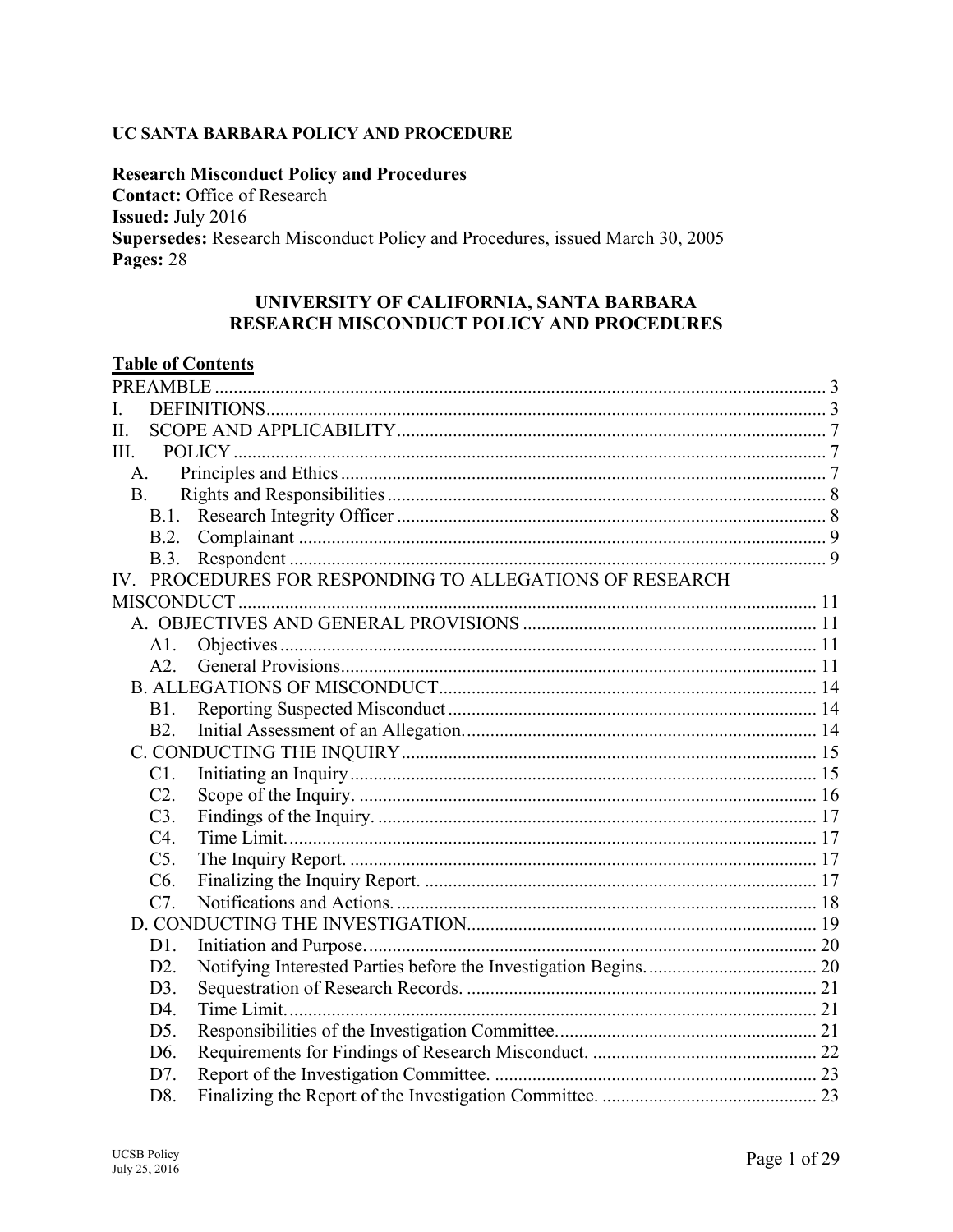|    | E1. |                                                                                  |  |
|----|-----|----------------------------------------------------------------------------------|--|
|    |     | E2. Discipline for Research Misconduct – Researchers Who are not Academic Senate |  |
|    |     |                                                                                  |  |
|    | E3  |                                                                                  |  |
|    |     |                                                                                  |  |
|    | F1. | Termination or Resignation Prior to Completing Inquiry or Investigation 27       |  |
|    | F2. |                                                                                  |  |
|    |     |                                                                                  |  |
|    | F4. |                                                                                  |  |
| V. |     |                                                                                  |  |
|    |     |                                                                                  |  |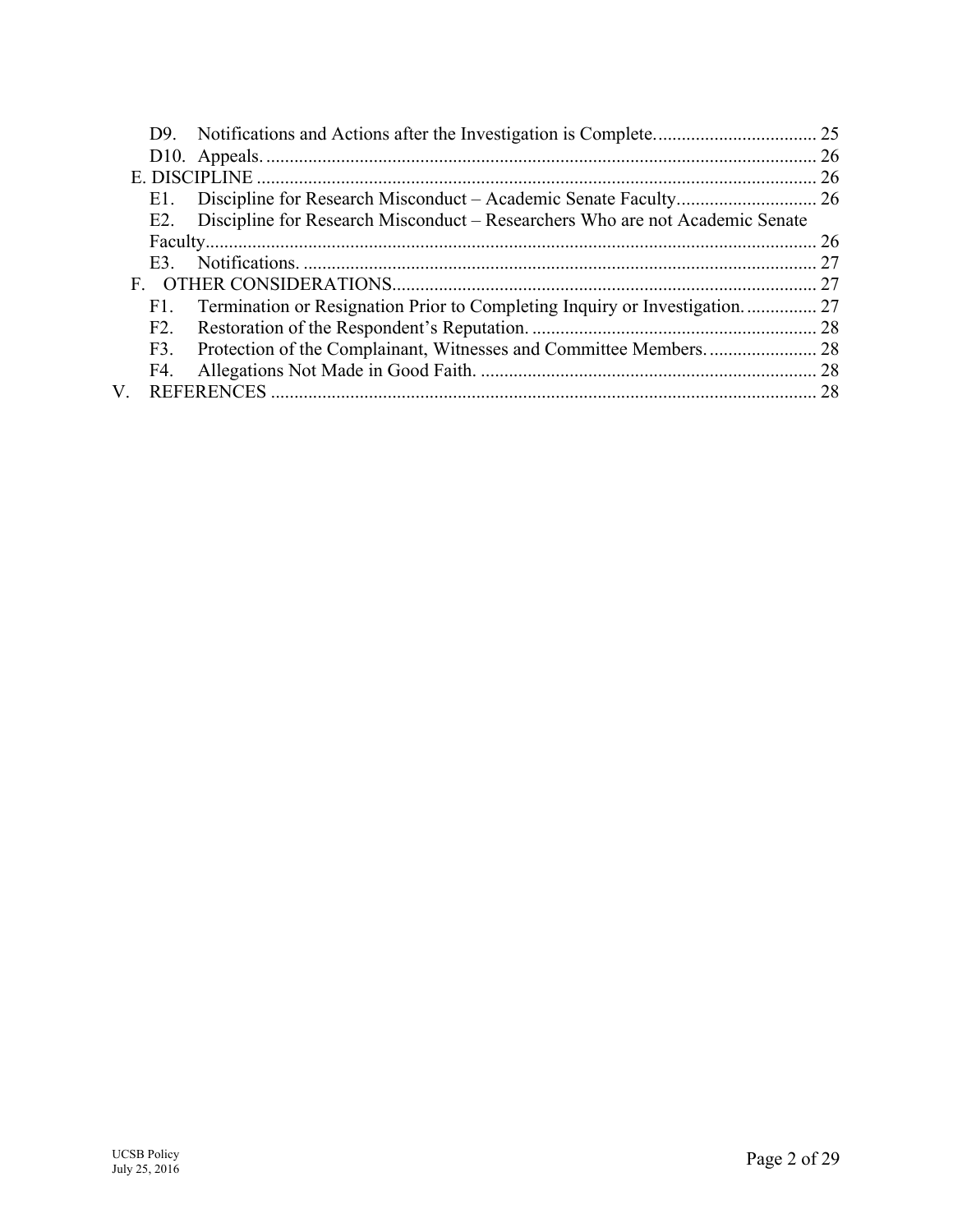#### **PREAMBLE**

University and Academic Senate policies set forth expectations for high standards of ethical behavior for faculty, students and others involved in research and provide procedures for addressing allegations of misconduct in research. Integrity in research includes not just the avoidance of wrongdoing, but also the rigor, carefulness and accountability that are the hallmarks of good scholarship. All persons engaged in research at the University are expected to adhere to the highest standards of intellectual honesty and integrity.

#### **I. DEFINITIONS**

**Affirmative Defense.** A respondent's assertion of facts that, if true, absolve the respondent of liability for an allegation of research misconduct, even if the allegation is true.

**Allegation.** An allegation is a disclosure of possible research misconduct through any means of communication. The disclosure may be by written or oral statement or other communication to an institutional official or an official of an appropriate funding agency.

**Bad Faith.** An allegation or cooperation with a research misconduct proceeding is in bad faith if made with knowing or reckless disregard for information that would negate the allegation or testimony. Furthermore, an inquiry or investigation committee member does not act in good faith if his/her acts or omissions on the committee are dishonest or influenced by personal, professional, or financial conflicts of interest with those involved in the research misconduct proceeding.

**Complainant.** A person who makes an allegation.

**Conflict of Interest.** Exists when a relationship between a decision-maker and the complainant, the respondent, or the research that is the subject of an allegation creates the potential for compromised judgment and decision-making.

**Deciding Official.** At the discretion of the RIO, the RIO may appoint a Deciding Official to make final determinations on allegations of research misconduct and any institutional administrative actions.

**Department Head.** A chair of a department, director of an organized research unit (ORU), or head of an academic unit.

**Evidence.** Any document, tangible item, or testimony offered or obtained during a research misconduct proceeding that tends to prove or disprove the existence of an alleged fact.

**Fabrication.** Making up data or results and recording or reporting them.

**Falsification.** Manipulating research materials, equipment, or processes, or changing or omitting data or results such that the research is not accurately represented in the research record.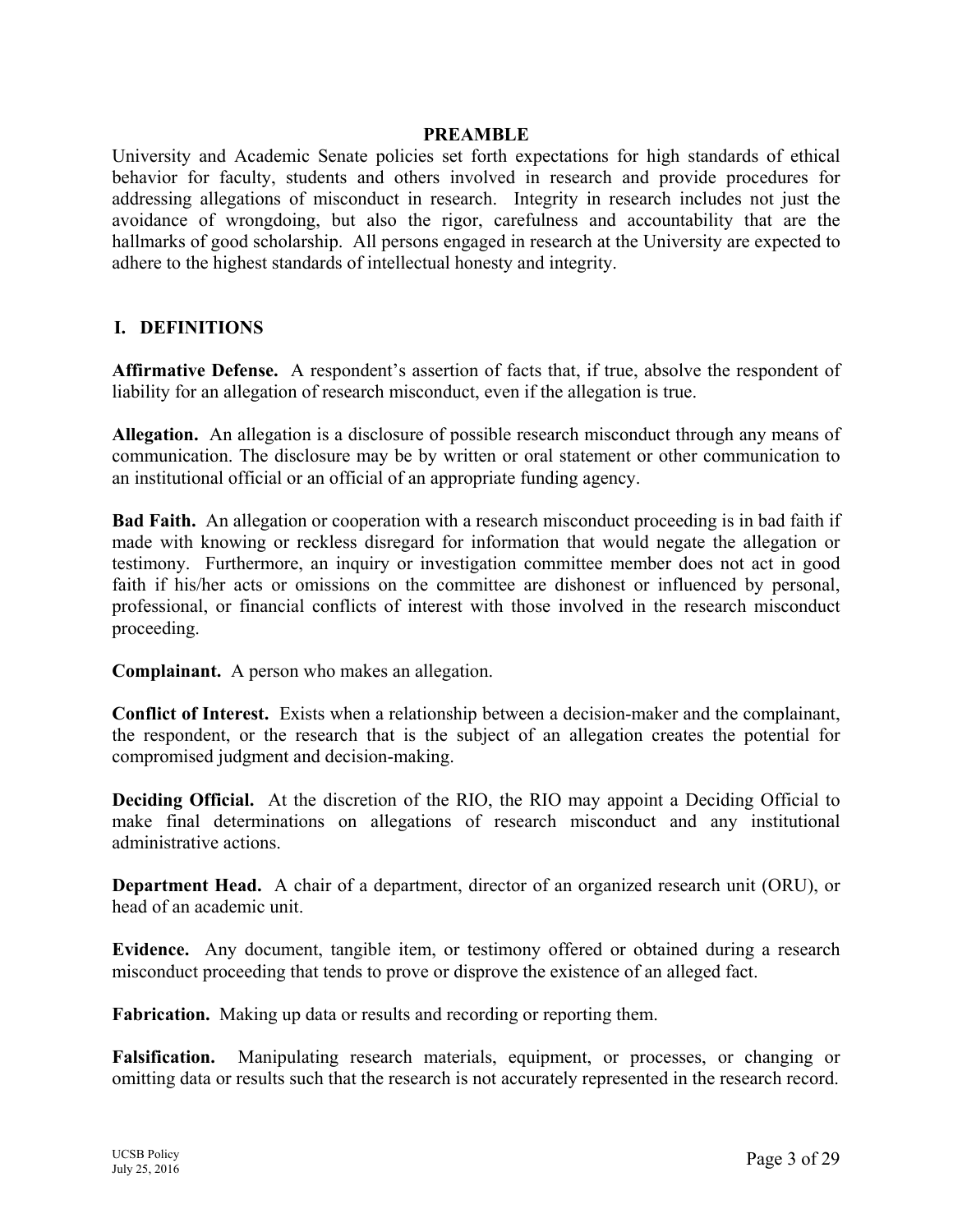**Good Faith**. As applied to a complainant or witness, having a belief—which a reasonable person in the complainant's or witness's position could have based on the information known to the complainant or witness at the time—in the truth of one's allegation or testimony. Good faith as applied to an inquiry or investigation committee member means cooperating with the research misconduct proceeding by impartially carrying out the duties assigned for the purpose of helping an institution meet its responsibilities under this Policy.

**Inquiry.** Preliminary information-gathering and fact-finding activities that meet the criteria and follow the procedures of this Policy.

**Institutional Member.** A person who is employed by, is an agent of, or is affiliated by contract or agreement with UCSB. Institutional members may include, but are not limited to, officials, tenured and untenured faculty, teaching and support staff, researchers, research coordinators, clinical technicians, postdoctoral and other fellows, students, volunteers, agents, and contractors, subcontractors, and subawardees, and their employees.

**Investigation.** The formal development of a factual record and the examination of that record leading to a decision not to make a finding of research misconduct or to a recommendation for a finding of research misconduct which may include a recommendation for other appropriate actions, including administrative actions.

**Notice.** A written communication served in person, sent by mail or its equivalent to the last known street address, facsimile number or e-mail address of the addressee.

**PHS.** See "Public Health Service."

**Person.** Any individual, corporation, partnership, institution, association, unit of government, or legal entity, however organized.

**Personnel Review File.** The portion of an individual's academic personnel record maintained by the University for purposes of considering personnel actions under the relevant criteria and should contain only material relevant to these purposes. Final administrative decisions are to be based solely upon the material contained in the individual's personnel review file.

**Plagiarism.** The appropriation without acknowledgement and passing off as one's own of another person's words, ideas, processes or research results.

**Policy.** The University of California, Santa Barbara Research Misconduct Policy.

**Preponderance of the Evidence.** Proof by information that, compared with that opposing it, leads to the conclusion that the fact at issue is more probably true than not.

**Probable cause.** A reasonable ground for belief in alleged facts.

**Public Health Service.** Public Health Service (PHS) means the unit within the Department of Health and Human Services that includes the Office of Public Health and Science and the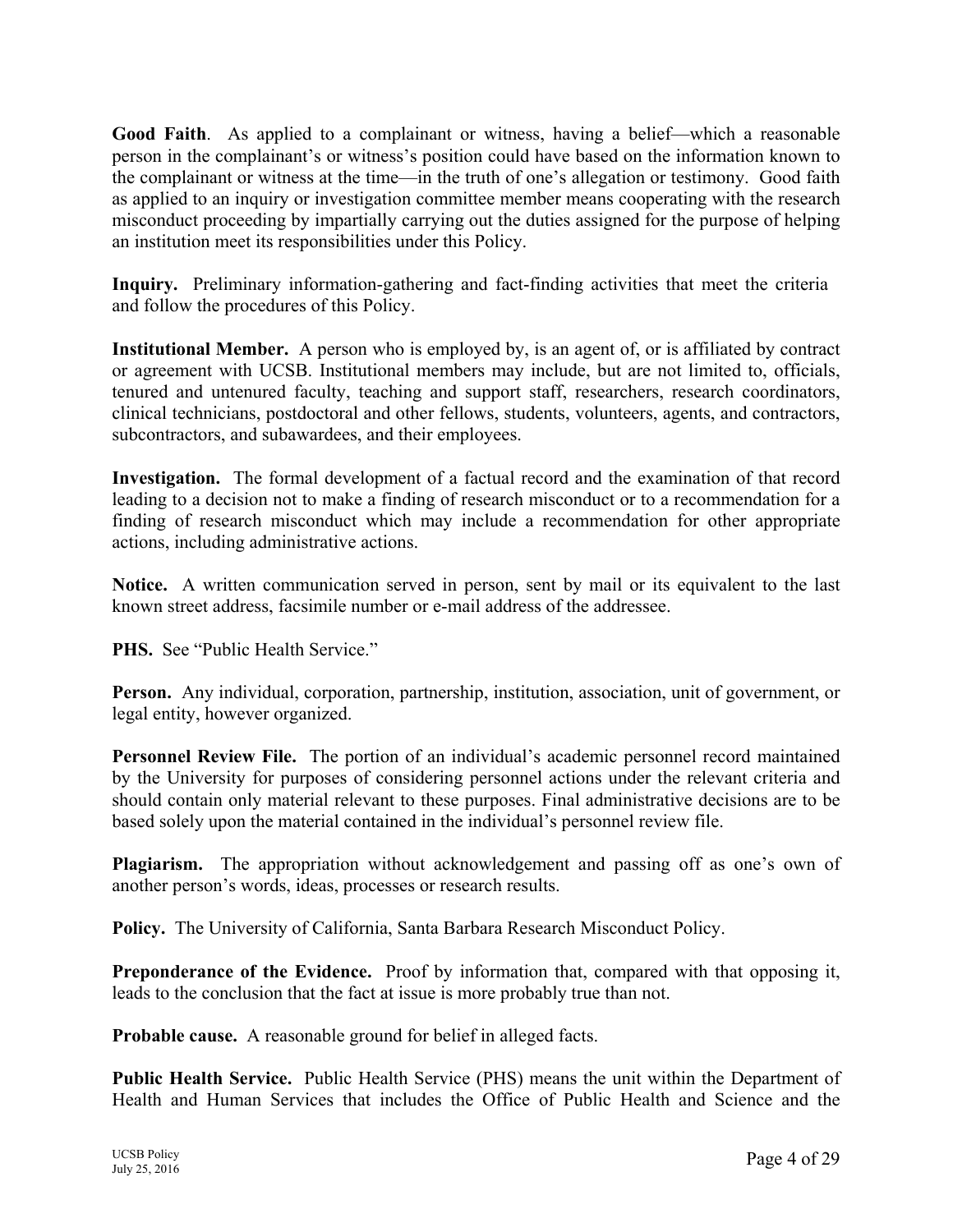following Operating Divisions: Agency for Healthcare Research and Quality, Agency for Toxic Substances and Disease Registry, Centers for Disease Control and Prevention, Food and Drug Administration, Health Resources and Services Administration, Indian Health Service, National Institutes of Health, and the Substance Abuse and Mental Health Services Administration, and the offices of the Regional Health Administrators.

**RIO.** See "Research Integrity Officer."

**Recklessness.** For purposes of this Policy, misconduct is committed recklessly when an individual makes a false, fabricated or plagiarized representation with callous disregard as to whether or not it is true or requires attribution to another.

Such callous disregard can be demonstrated by evidence that shows the representation is:

1) In fact false, misleading, or plagiarized; and

2) The individual had a high degree of awareness of the probable falsity or misleading nature or source of the representation or in fact entertained serious doubts as to the truth of the representation. This subjective awareness of the falsity or misleading nature of a representation can be inferred from evidence indicating that there were obvious reasons to doubt the accuracy of the representation and the individual did not act reasonably in dispelling those doubts.

**Research.** A systematic experiment, study, evaluation, demonstration or survey designed to develop or contribute to general knowledge (basic research) or specific knowledge (applied research) by establishing, discovering, developing, elucidating or confirming information about, or the underlying mechanism relating to causes, functions or effects or related matters to be studied.

**Research record.** The record of data or results that embody the facts resulting from scientific inquiry, including but not limited to, research proposals, laboratory records, both physical and electronic, progress reports, abstracts, theses, oral presentations, internal reports, journal articles, and any documents and materials provided to the funding agency or an institutional official by a respondent in the course of the research misconduct proceeding.

**Researcher.** Any person who is engaged in the design, conduct or reporting of research at or for UCSB.

**Research Integrity Officer (RIO).** The person responsible for administering and providing general oversight of this Policy, assessing allegations, determining when allegations warrant inquiries, overseeing inquiries and investigations, and making final determinations regarding whether research misconduct took place. The RIO at UCSB is the Vice Chancellor for Research.

**Research Misconduct.** Fabrication, falsification, or plagiarism in proposing, performing, or reviewing research, or in reporting research results. Research misconduct does not include honest error or differences of opinion.

**Research misconduct proceeding.** Any actions related to alleged research misconduct taken under this part, including but not limited to allegation assessments, inquiries, investigations or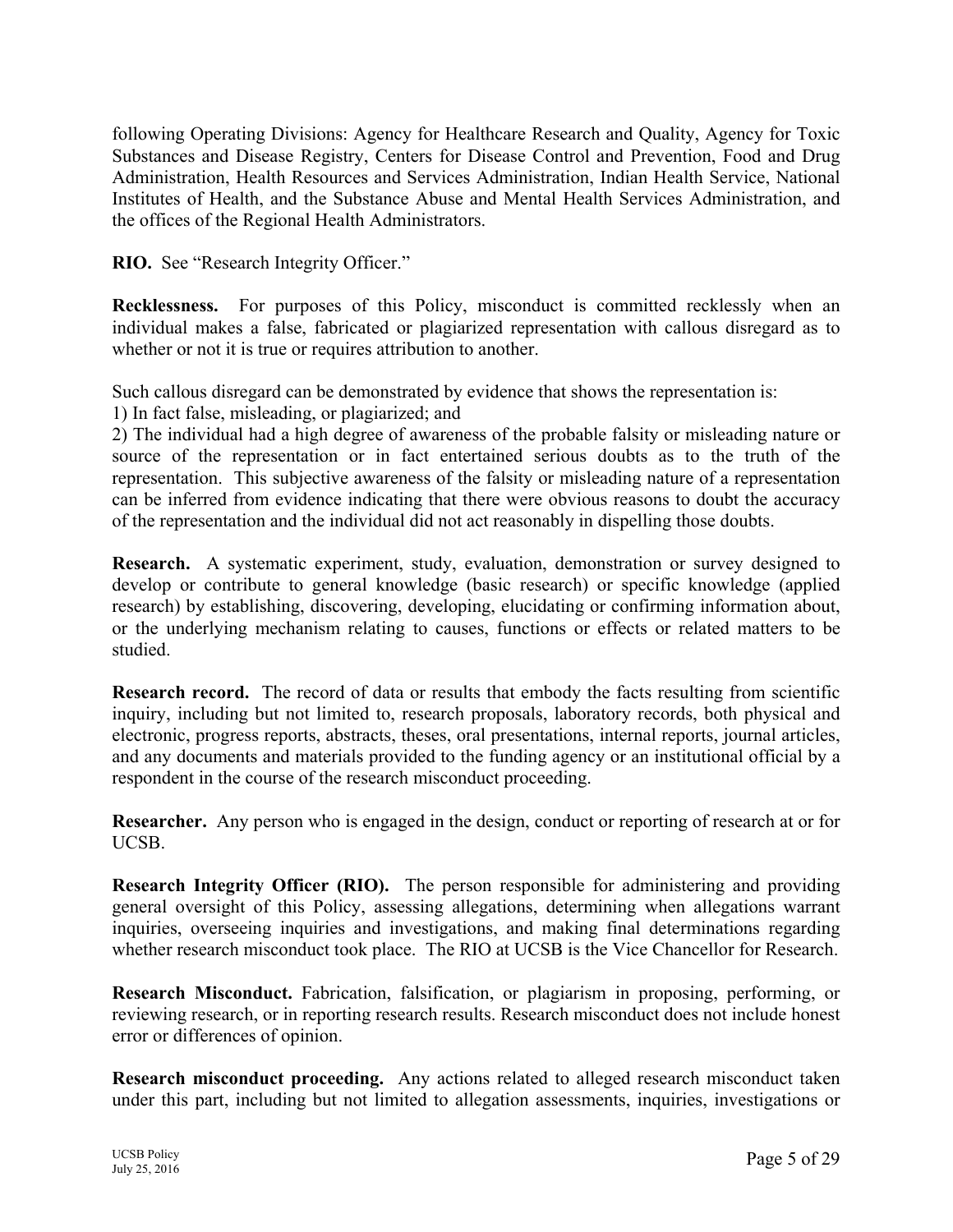funding agency oversight reviews, hearings, and administrative appeals.

**Research Records.** The records of data or results that embody the facts resulting from scientific inquiry, including but not limited to research proposals, laboratory records, both physical and electronic, progress reports, abstracts, theses, oral presentations, internal reports, and journal articles, as well as any documents or materials provided to a funding agency or an institutional official by a respondent in the course of the research misconduct proceeding. The primary owner of research records is the University.

**Respondent.** A person against whom an allegation is made or is the subject of a research misconduct proceeding.

**Retaliation.** Any adverse action taken against a complainant, witness or committee member by an institution or one of its members in response to a good faith allegation of research misconduct or good faith cooperation with a research misconduct proceeding.

**The University or UCSB.** The University of California, Santa Barbara.

**Whistleblower.** See "Complainant."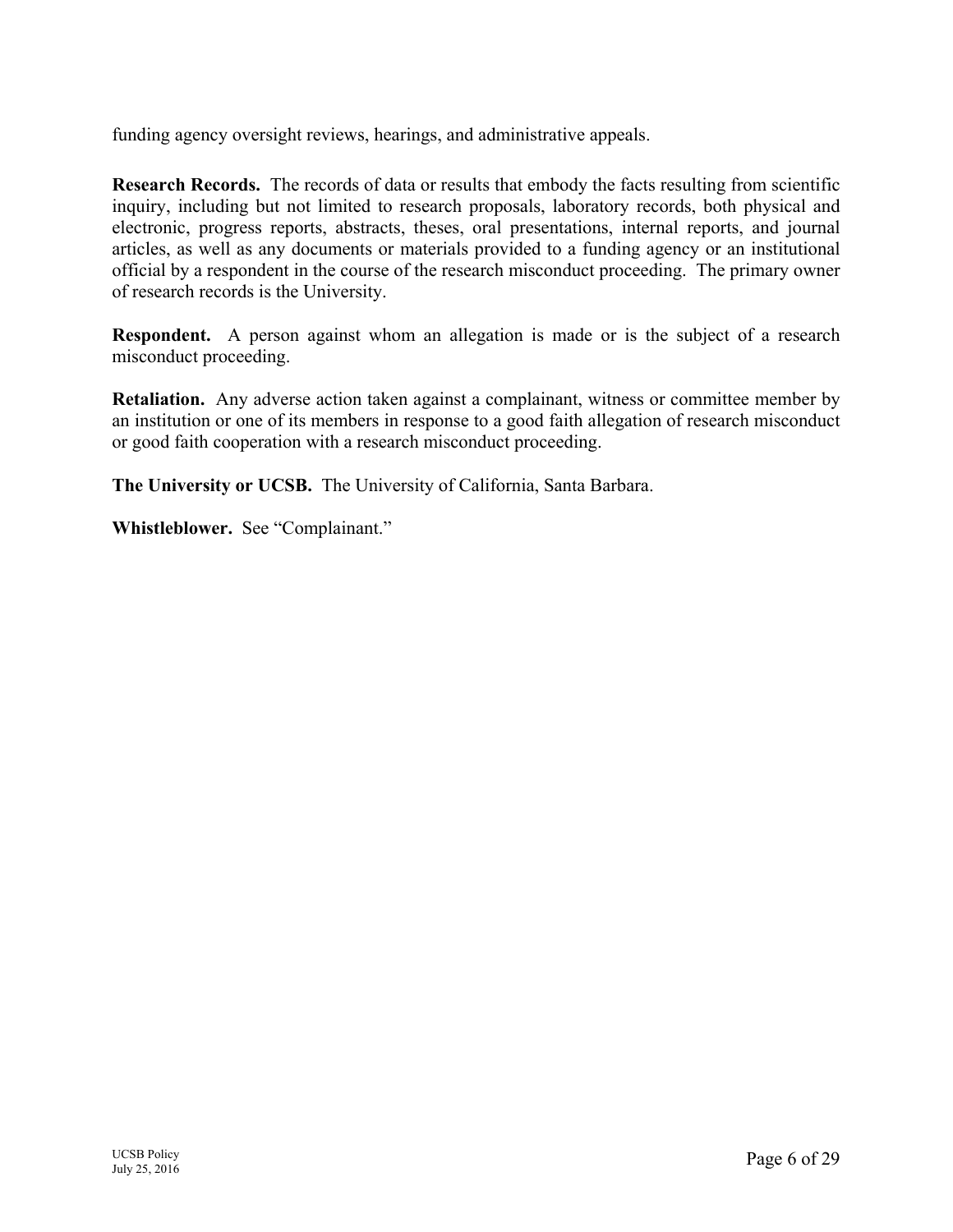#### **II. SCOPE AND APPLICABILITY**

The purpose of this policy is to serve as an effective and fair means of following the University's longstanding commitment to encourage and maintain the highest ethical standards in research. All University of California, Santa Barbara ("UCSB") personnel engaged in research are subject to this Policy and are expected to be informed of and to comply with all applicable policies and procedures of the University, campus, departments, and external entities funding their research.<sup>1</sup>

# **III. POLICY**

#### **A. Principles and Ethics**

This Policy is derived from the principle that quality research requires adherence to the highest standards of integrity in proposing, conducting, and reporting research. All UCSB researchers are expected to uphold the principles that govern intellectual integrity.

Any individual affiliated with UCSB has an ethical obligation to act if he or she suspects research misconduct has occurred. Appropriate actions may include raising questions, seeking perspective from peers or more experienced individuals, or making a written or oral allegation of research misconduct.

Individuals associated with UCSB are expected to cooperate with the RIO and other institutional officials in the review of allegations of research misconduct and the conduct of inquiries and investigations into such allegations. Institutional members, including respondents, have an obligation to provide evidence relevant to research misconduct allegations to the RIO or other institutional officials.

It is the policy of UCSB to respond fully and fairly to all allegations of research misconduct and to comply with the reporting requirements of applicable funding agencies.

Some improper practices are not considered research misconduct under this Policy but are nonetheless considered misconduct under other University policies. These other policies include, but are not limited to, guidelines relating to conflict of interest, intellectual property, biosafety, use of human and animal subjects, use of University facilities, outside professional activities of faculty members, teacher-student relations, and academic-staff relations.

Disputes about the conduct of research not involving research misconduct or other misconduct should be resolved within the appropriate research group, division, or department. Such disputes might relate to authorship, attribution of credit, confidentiality, access to or interpretations of data, simple negligence, differences of opinion, or honest error.

<sup>&</sup>lt;sup>1</sup> This Policy meets the research misconduct rules and requirements of most federal funding agencies. In the case of any discrepancies between this policy and that of an applicable federal funding agency, the policy of the federal funding agency shall take precedence.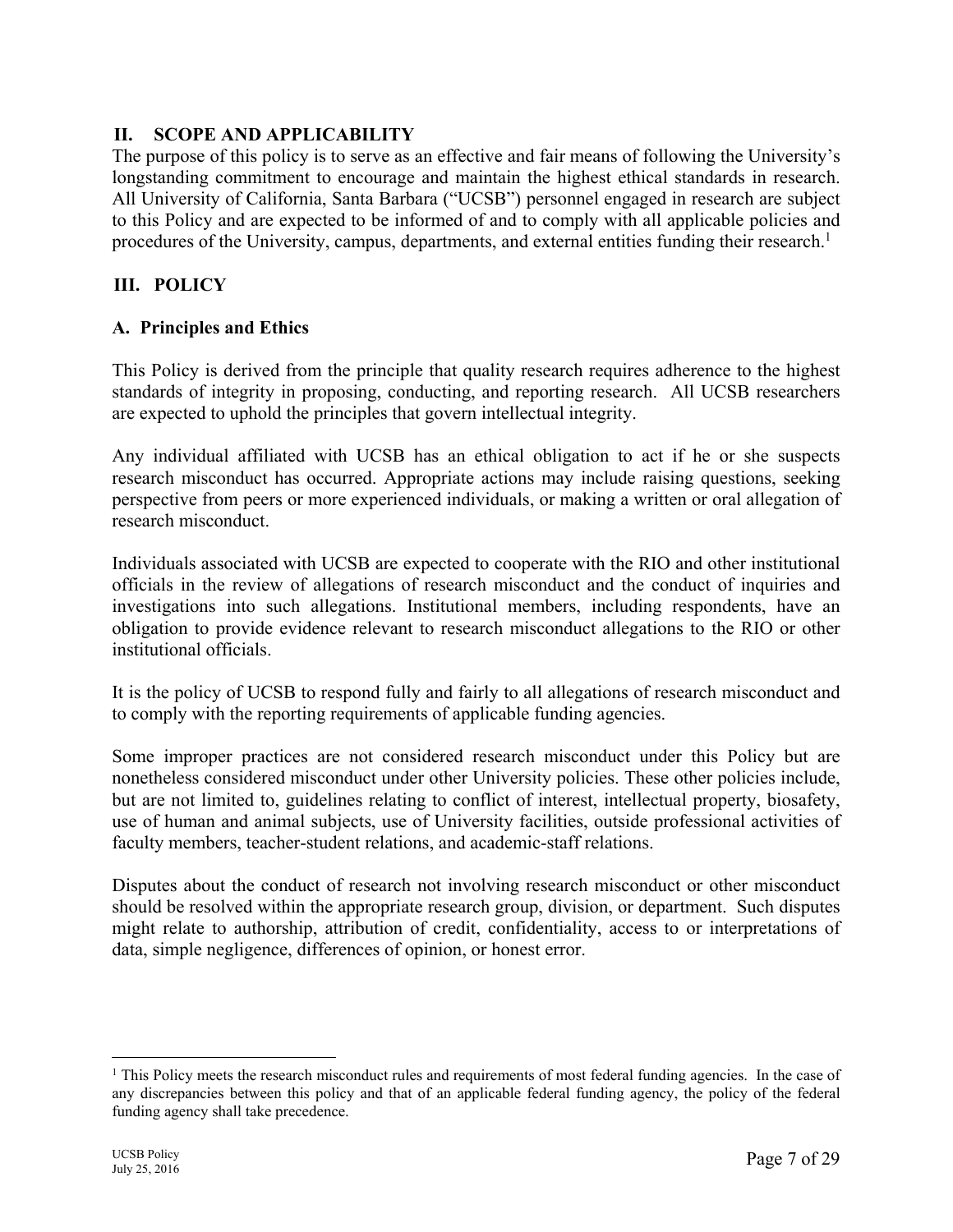### **B. Rights and Responsibilities**

- B1. Research Integrity Officer—The Vice Chancellor for Research will serve as the RIO and will have primary responsibility for implementation of this Policy. This responsibility includes the following duties related to research misconduct proceedings, which shall be carried out by the RIO or the RIO's designee:
	- Consult confidentially with persons uncertain about whether to submit an allegation of research misconduct;
	- Receive allegations of research misconduct;
	- Assess each allegation of research misconduct in accordance with Section IV.B.2 of this Policy to determine whether it falls within the definition of research misconduct and warrants an inquiry;
	- Act as, or appoint, the Deciding Official (DO), who shall receive the investigation report and, after consulting with appropriate institutional officials, decide the extent to which the University accepts the findings of the investigation and, if research misconduct is found, decide what, if any, institutional administrative actions are appropriate.2
	- As necessary, take interim action and notify the appropriate research sponsor of special circumstances, in accordance with Section IV.A.2.3 of this Policy;
	- Inform respondents, complainants, and witnesses of the procedural steps in the research misconduct proceeding;
	- Sequester research data and evidence pertinent to the allegation of research misconduct in accordance with Sections IV.C.1.2 and D.3. of this Policy and maintain it securely in accordance with this Policy and all applicable laws and regulations;<sup>3</sup>
	- Provide confidentiality to those involved in the research misconduct proceeding as required by 42 CFR § 93.108, other applicable law, and this Policy;
	- Provide notifications to the respondent as required and provide opportunities for the respondent to review, comment, or respond to allegations, evidence, and committee reports in accordance with Sections IV.C. and D. of this Policy;
	- Appoint the chair and members of the inquiry and investigation committees and ensure that those committees are properly staffed and that there is expertise appropriate to carry out a thorough and authoritative evaluation of the evidence;
	- $\bullet$  In accordance with Sections IV.C.1.4 and D.1.1.1 of this Policy, determine whether each person involved in handling an allegation of research misconduct has an unresolved personal, professional, or financial conflict of interest and take appropriate action, including recusal, to ensure that no person with such conflict is involved in the research misconduct proceeding;
	- In cooperation with other institutional officials and in accordance with Sections

<sup>&</sup>lt;sup>2</sup> If required by the applicable funding agency, the DO shall ensure that the final investigation report, the findings of the DO and a description of any pending or completed administrative actions are provided to the appropriate funding agency, as required by 42 CFR § 93.315 or other applicable law. 3

<sup>&</sup>lt;sup>3</sup> Research records belong to the University, and the research records involved in an allegation shall be surrendered to the RIO upon request. The RIO may engage Audit & Management Advisory Services to take possession of potentially relevant evidence.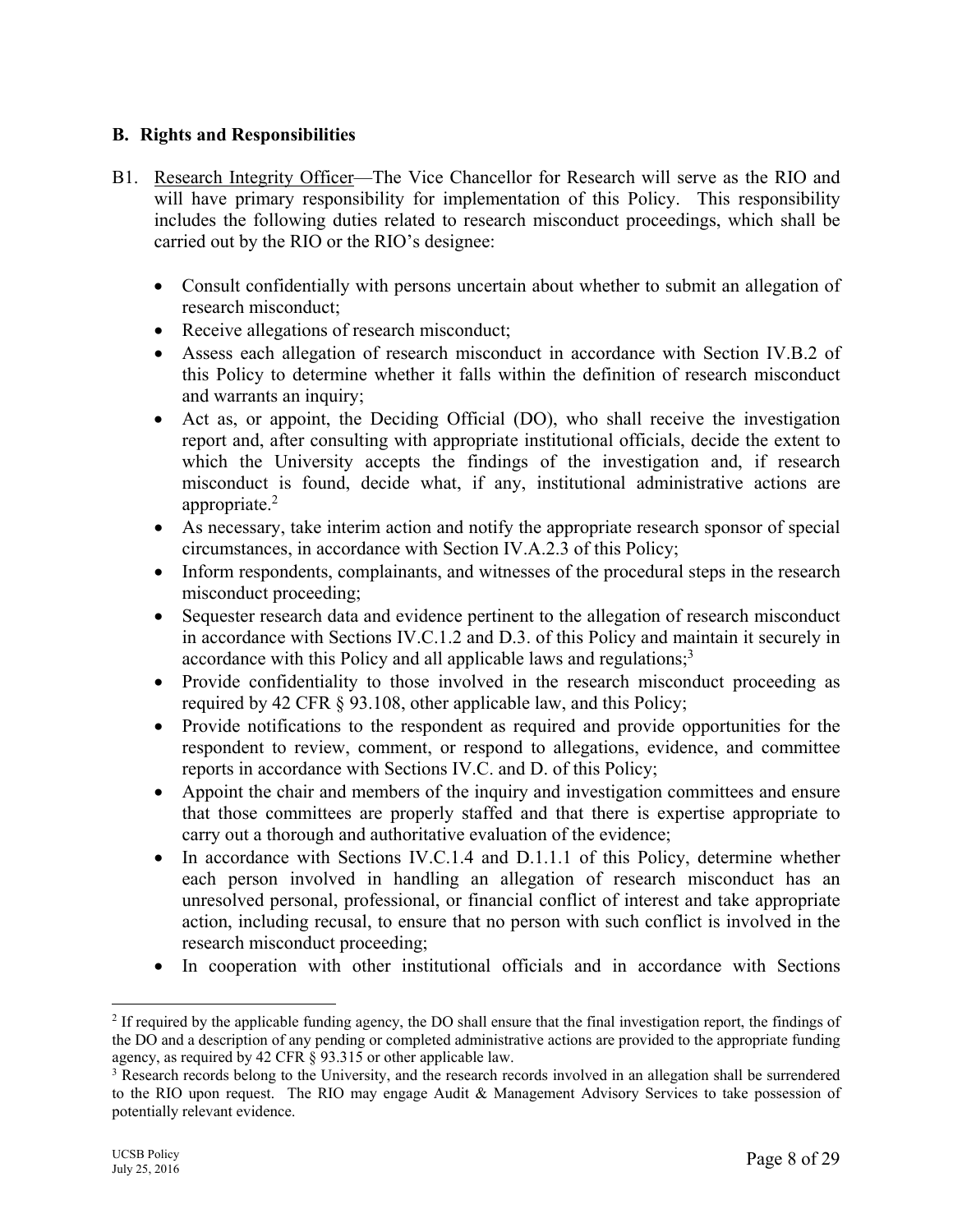IV.A.2.9, C.7.5.2, D.9.5.3, F.2. and F.3. of this Policy, take all reasonable and practical steps to protect or restore the positions and reputations of good faith complainants, witnesses, and committee members and counter potential or actual retaliation against them by respondents or other institutional members;

- Keep those entitled to notice, as indicated in this Policy, apprised of the progress of the review of the allegation of research misconduct;
- Notify and make reports to the appropriate research sponsor as required by applicable law and this Policy;
- Ensure that administrative actions taken by the institution and the research sponsor, if any, are enforced and take appropriate action to notify other involved parties, such as sponsors, law enforcement agencies, professional societies, and licensing boards of those actions;
- Create and retain records of the research misconduct proceeding and make them available to the appropriate research sponsor, if necessary, in accordance with 42 CFR § 93.317 or any other applicable laws or regulations.
- B2. Complainant—The complainant is responsible for making allegations in good faith, maintaining confidentiality, and cooperating with the inquiry and investigation.

The complainant may be interviewed at the inquiry stage. Upon request and at the RIO's discretion, the complainant may be given relevant portions of the inquiry report and may be given the opportunity, within a timeframe that permits the inquiry to be completed within 60 days of its initiation, to submit comments on the inquiry report.4

Each complainant shall be interviewed at the investigation stage and given the transcript or recording of the interview for correction.<sup>5</sup> Upon request and at the RIO's discretion, the complainant may be given a copy of the draft investigation report or relevant portions of that report for comment.<sup>6</sup> The comments of the complainant, if any, must be submitted within 30 days of the date on which the complainant received the draft investigation report or relevant portions of it.<sup>7</sup>

Complainants are encouraged to address suspected research misconduct through the procedures outlined in this Policy rather than through public disclosure and are cautioned that public disclosure of an allegation may render such complainants vulnerable to legal causes of action, such as violation of the respondent's right of privacy under California law and University policy.

B.3. Respondent—The respondent is responsible for maintaining confidentiality and for cooperating with the inquiry and investigation proceedings.

 $4$  42 CFR § 93.308(b).

<sup>5</sup> 42 CFR §93.310(g).

<sup>6</sup> 42 CFR §93.312(b).

 $742$  CFR §93.312(b).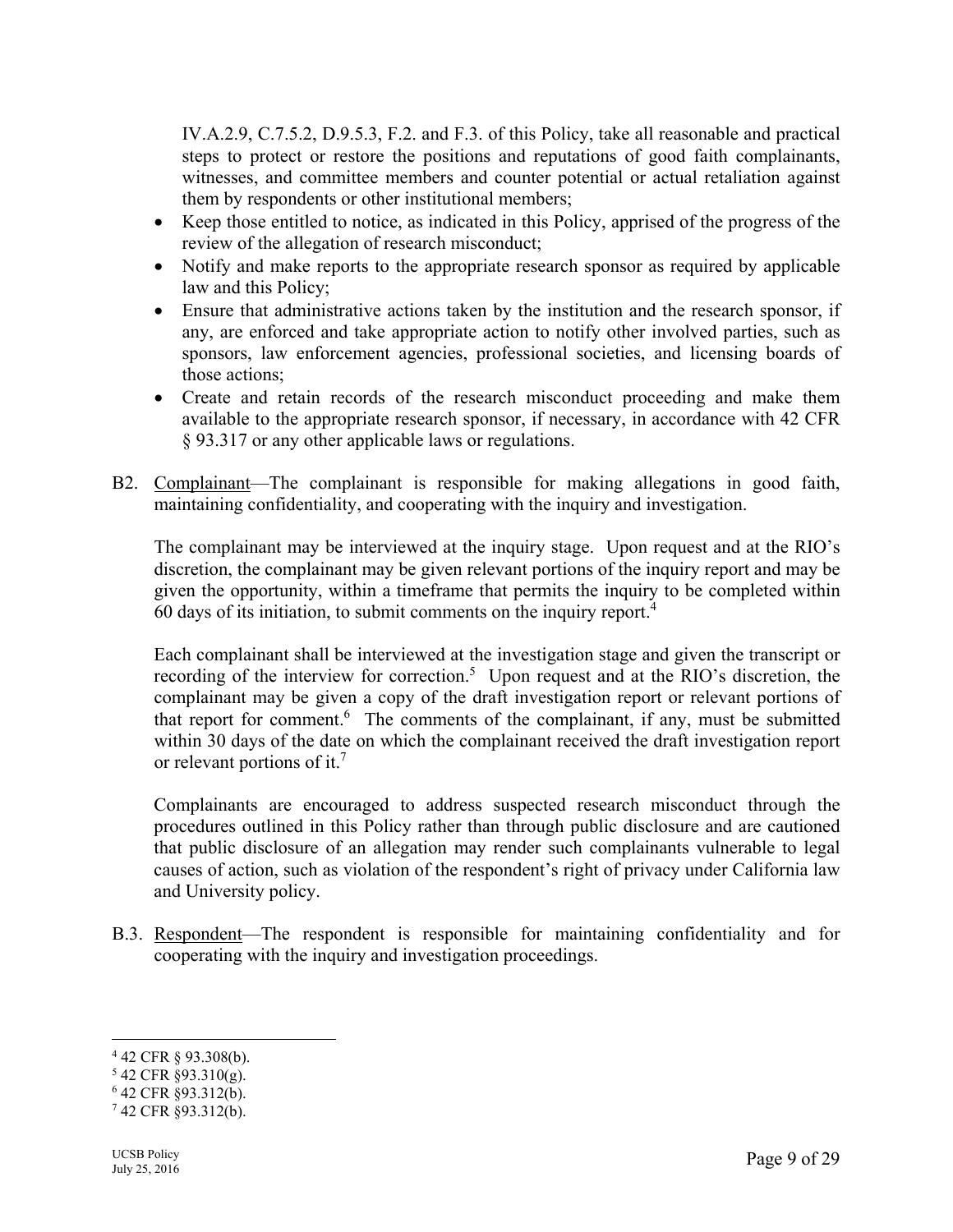In addition, the respondent is entitled to:

- A good faith effort from the RIO to notify the respondent in writing at the time of or before beginning an inquiry; $8<sup>8</sup>$
- An opportunity to comment on the inquiry report and have his/her comments attached to the report; $9$
- Notification of the outcome of the inquiry and a copy of the inquiry report that includes a copy of, or refers to this Policy and 42 CFR Part 93 or any other applicable law;  $10^{\circ}$
- Notification in writing of the allegations to be investigated within a reasonable time after the determination that an investigation is warranted, but before the investigation begins, and notification in writing of any new allegations, not addressed in the inquiry or in the initial notice of investigation, within a reasonable time after the determination to pursue those allegations; $^{11}$
- Be interviewed during the investigation, have the opportunity to correct the recording or transcript, and have the corrected recording or transcript included in the record of the investigation; $^{12}$
- A copy of the draft investigation report and, concurrently, a copy of, or supervised access to the evidence on which the report is based.<sup>13</sup>
- An opportunity to submit comments on the draft investigation report and notification that such comments must be submitted within 30 days of the date on which the copy was received and that the comments will be considered by the institution and addressed in the final report.<sup>14</sup>
- If requested and as appropriate, the RIO and other institutional officials shall make all reasonable and practical efforts to protect or restore the reputation of persons alleged to have engaged in research misconduct, but against whom no finding of research misconduct is made. $15$
- The opportunity to admit that research misconduct occurred and that the respondent committed the research misconduct. With the advice of the RIO and/or other institutional officials, the Deciding Official may terminate the institution's review of an allegation that has been admitted.<sup>16</sup>

 $\overline{a}$ 

14 42 CFR §§ 93.304(f), 93.312(a).

<sup>8</sup> 42 CFR §§ 93.304(c), 93.307(b).

 $942$  CFR §§ 93.304(e), 93.307(f).

<sup>10 42</sup> CFR § 308(a).

 $11$  42 CFR  $\S$  310(c).

 $12$  42 CFR § 310(g).

<sup>13 42</sup> CFR § 93.312(a).

 $15$  42 CFR § 93.304(k).

<sup>&</sup>lt;sup>16</sup> If the allegation of research misconduct involves an application or proposal for support from PHS or PHSsupported research or training, ORI must approve UCSB's acceptance of the admission and any proposed settlement before UCSB may terminate the institutional review.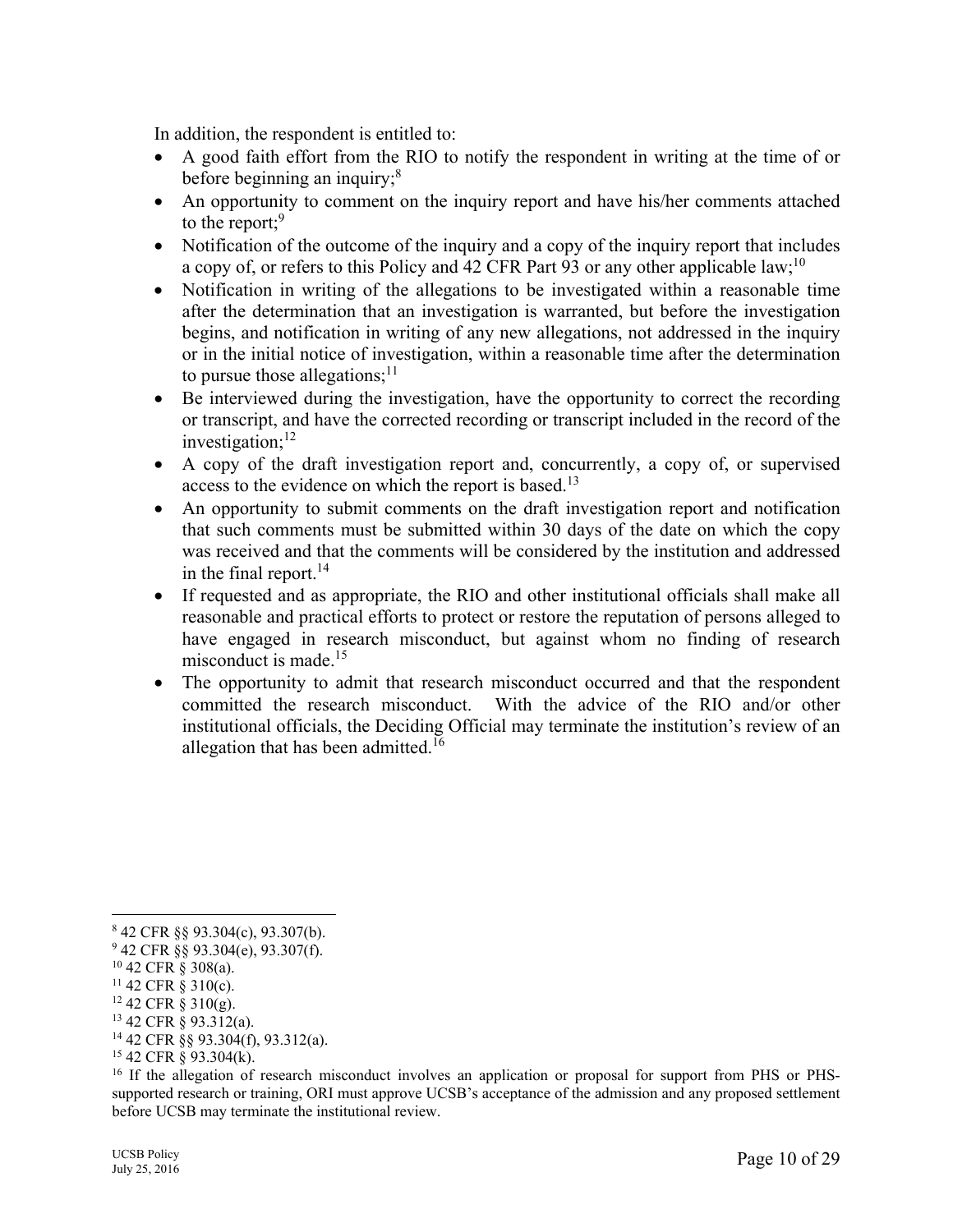# **IV. PROCEDURES FOR RESPONDING TO ALLEGATIONS OF RESEARCH MISCONDUCT**

# **A. OBJECTIVES AND GENERAL PROVISIONS**

- A1. Objectives: In dealing with allegations under these procedures, UCSB shall be guided by the following general objectives:
	- A1.1 Institutional responsibility for self-regulation shall be preserved.
	- A1.2 Appropriate and timely action shall be taken to investigate and address allegations.
	- A1.3 Funding agency requirements for timely notification shall be followed.
	- A1.4 This Policy shall be administered in a manner that fairly protects: (i) the due process rights of the respondent; (ii) the interests of complainants and those serving as witnesses in the investigation of research misconduct; and (iii) the public interest in preserving the integrity of research.
	- A1.5 The confidentiality of inquiries, investigations, and the identities of complainants and respondents shall be protected subject to applicable law, the need for an effective response and the reporting requirements of any applicable funding agency.
	- A1.6 Bias and misjudgments caused by conflicts of interest shall be avoided.
	- A1.7 Campus officials shall administer this Policy in coordination with other applicable policies and procedures, including the University of California Policy for Protection of Whistleblowers.
- A2. General Provisions: The following are generally applicable to allegations, inquiries, and investigations under this Policy:
	- A2.1 Period of limitation. In order to be actionable under this policy, all allegations of research misconduct must be reported to the RIO or department head (see Section B, below) within six years of the alleged occurrence of research misconduct, except in the following circumstances: $17$ 
		- 1. The respondent continues or renews any incident of alleged research misconduct that occurred before the six-year limitation through the citation, republication or other use for the potential benefit of the respondent of the research record that is alleged to have been fabricated, falsified, or plagiarized.
		- 2. If the appropriate funding agency or UCSB, following consultation with the funding agency, determines that the alleged misconduct, if it occurred, would possibly have a substantial adverse effect on the health or safety of the public.

<sup>17 42</sup> CFR § 93.105.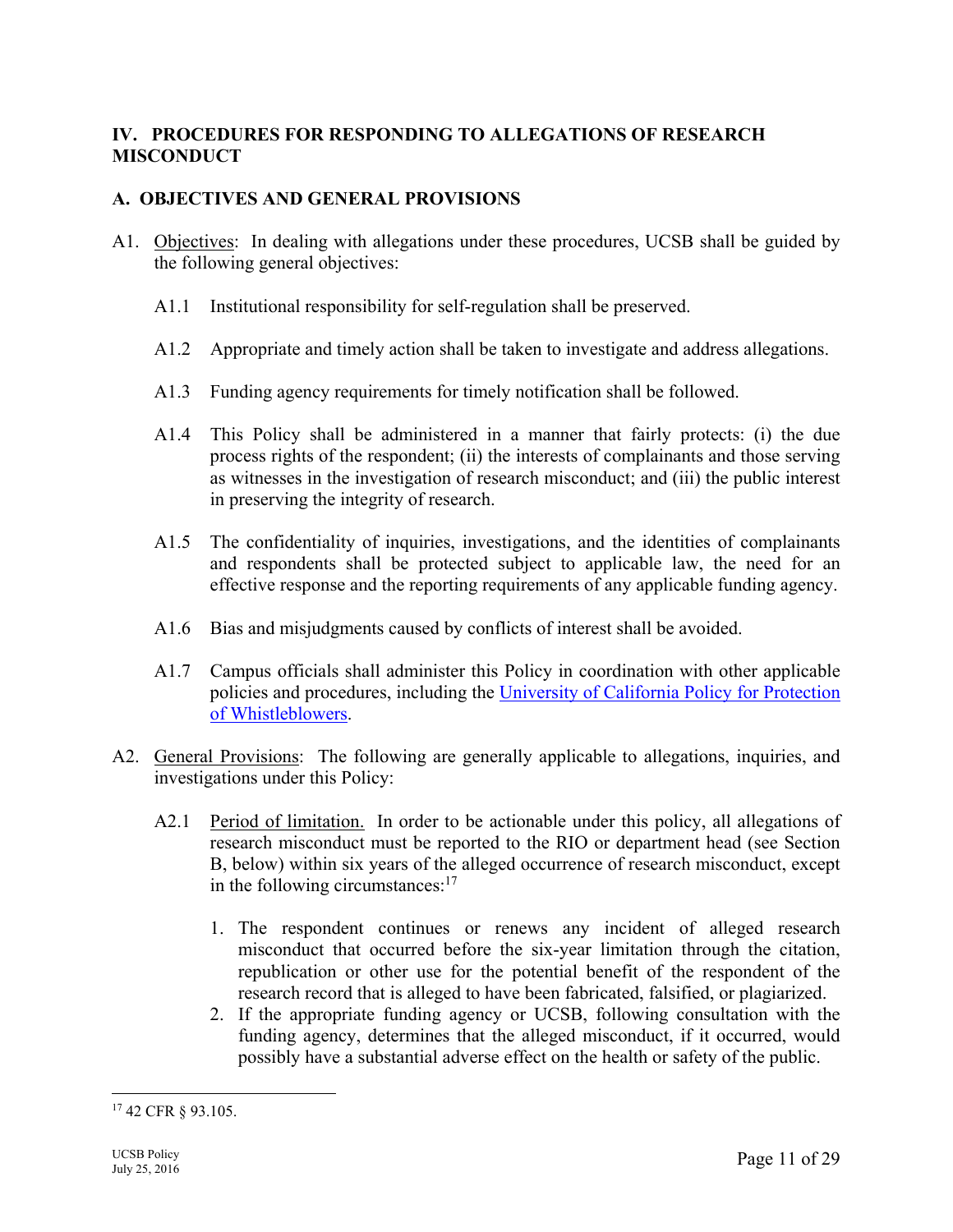A2.2 Confidentiality. To the extent possible, the RIO shall use best efforts to: (1) limit disclosure of the identity of respondents and complainants to those who need to know in order to carry out a thorough, competent, objective and fair research misconduct proceeding;<sup>18</sup> and (2) except as otherwise prescribed by law, limit the disclosure of any records or evidence from which research subjects might be identified to those who need to know in order to carry out a research misconduct proceeding.19 The RIO should use written confidentiality agreements or other mechanisms to ensure that the recipient does not make any further disclosure of identifying information.

Members of both inquiry and investigation committees are expected to be extremely circumspect, contacting only those likely to have critical information and apprising them of the need for confidentiality. Interviews of witnesses outside of the University should occur only after consultation with the RIO and/or the committee chair to assure the necessity of such interviews and the development of an appropriate approach to maximize the confidentiality of the inquiry or investigation.

A2.3 Risk of Loss or Abuse of Funds, Equipment, or Materials. If, in the judgment of the RIO, there appears to be a risk of loss or misuse of funds relating to an allegation, a risk of destruction or abuse of equipment or materials purchased with those funds, or a risk of harm to the public health or safety from circumstances relating to an allegation, the RIO shall instruct the respondent's department head to take interim administrative actions to protect those funds, equipment, materials or public health and safety.

If, at any time during a research misconduct proceeding, any institutional member develops reason to believe that any of the following conditions exist, the institutional member must immediately notify the RIO, who shall notify the appropriate funding agency within 24 hours:<sup>20</sup>

- a. Health or safety of the public is at risk, including an immediate need to protect human or animal subjects.
- b. The funding agency's resources, reputation or other interests are threatened.
- c. Research activities should be suspended.
- d. There is reasonable indication of possible violations of civil or criminal law.
- e. Federal action may be required to protect the interests of those involved in the research misconduct proceeding.
- f. The research institution believes the research misconduct proceeding may be made public prematurely so that the appropriate funding agency may take appropriate steps to safeguard evidence and protect the rights of those involved.
- g. The research community or public should be informed.

<sup>18 42</sup> CFR § 93.108(a). When required by federal funding agency regulations, the University shall disclose the identity of respondents and complainants to the funding agency. See 42 CFR  $\S$  93.108(a)(1).

<sup>19 42</sup> CFR § 93.108(b).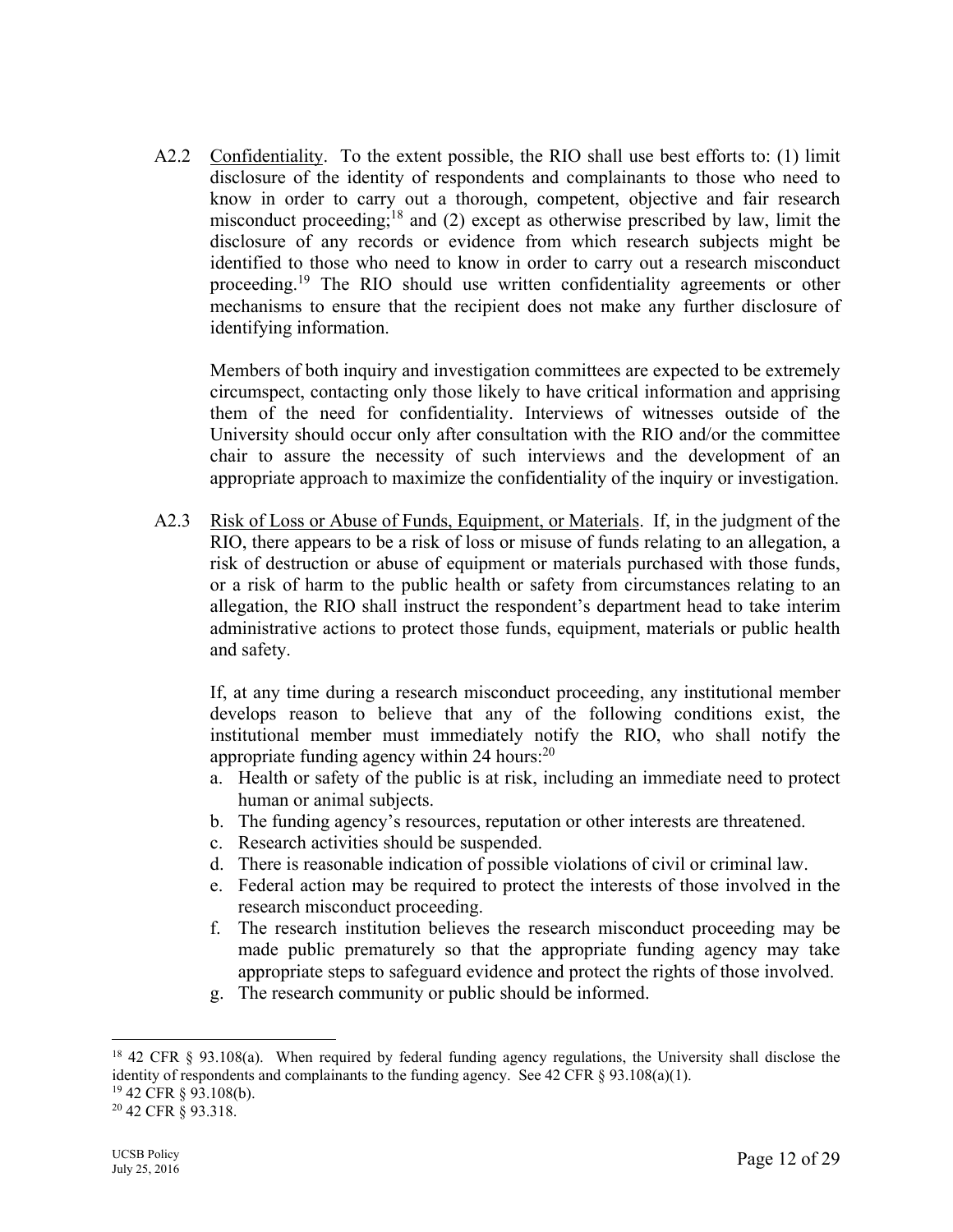- A2.4 Duty to Respond. The University is required to respond to allegations and to take them seriously. After receiving an allegation, the University shall undertake an inquiry if the RIO determines that an inquiry is warranted (see Section B.2.).
- A2.5 Resignation of Respondent. The death, resignation, or termination of employment, enrollment, or appointment of a respondent shall not, in itself, result in the dismissal of a proceeding hereunder, although it may affect the imposition of discipline.
- A2.6 Delays. Failure to complete an inquiry, investigation, or other process within the time frame prescribed in this Policy shall not be grounds for dismissing an allegation.
- A2.7 Legal Advice. Throughout the process of handling an allegation, the RIO, the department head, and committee members shall consult with campus or University counsel, as needed, for advice and to ensure compliance with this Policy.
- A2.8 RIO Discretion. Consistent with the requirements of the appropriate funding agency and University policies, the RIO has the discretion to extend time frames, expand the scope of the inquiry or investigation, or to take other action he or she deems appropriate in applying this Policy.
- A2.9 Retaliation against Complainants or Other Persons. Institutional members may not retaliate in any way against complainants, witnesses, or committee members. Institutional members should immediately report any alleged or apparent retaliation against complainants, witnesses or committee members to the RIO, who shall review the matter and, as necessary, make all reasonable and practical efforts to counter any potential or actual retaliation and to protect and restore the position and reputation of the person against whom the retaliation is directed.

In addition, employees who 1) are covered by the University of California Policy for Protection of Whistleblowers and 2) believe that they have been retaliated against should report such retaliation in accordance with the University of California Policy for Protection of Whistleblowers.

A2.10 Early Termination. Generally, all inquiries and investigations will be carried through to completion and all significant issues will be pursued diligently. However, the RIO may terminate an inquiry or investigation prior to completion of all the steps enumerated in this Policy on the basis that the respondent has admitted guilt, a settlement with the respondent has been reached, or for any other rational reason. Except when a case is closed at the inquiry stage on the basis that an investigation is not warranted or the investigation yields a finding of no misconduct, the RIO must notify the appropriate funding agency in advance of an early termination and the reasons therefore.<sup>21</sup>

<sup>&</sup>lt;sup>21</sup> 42 CFR § 93.316(a).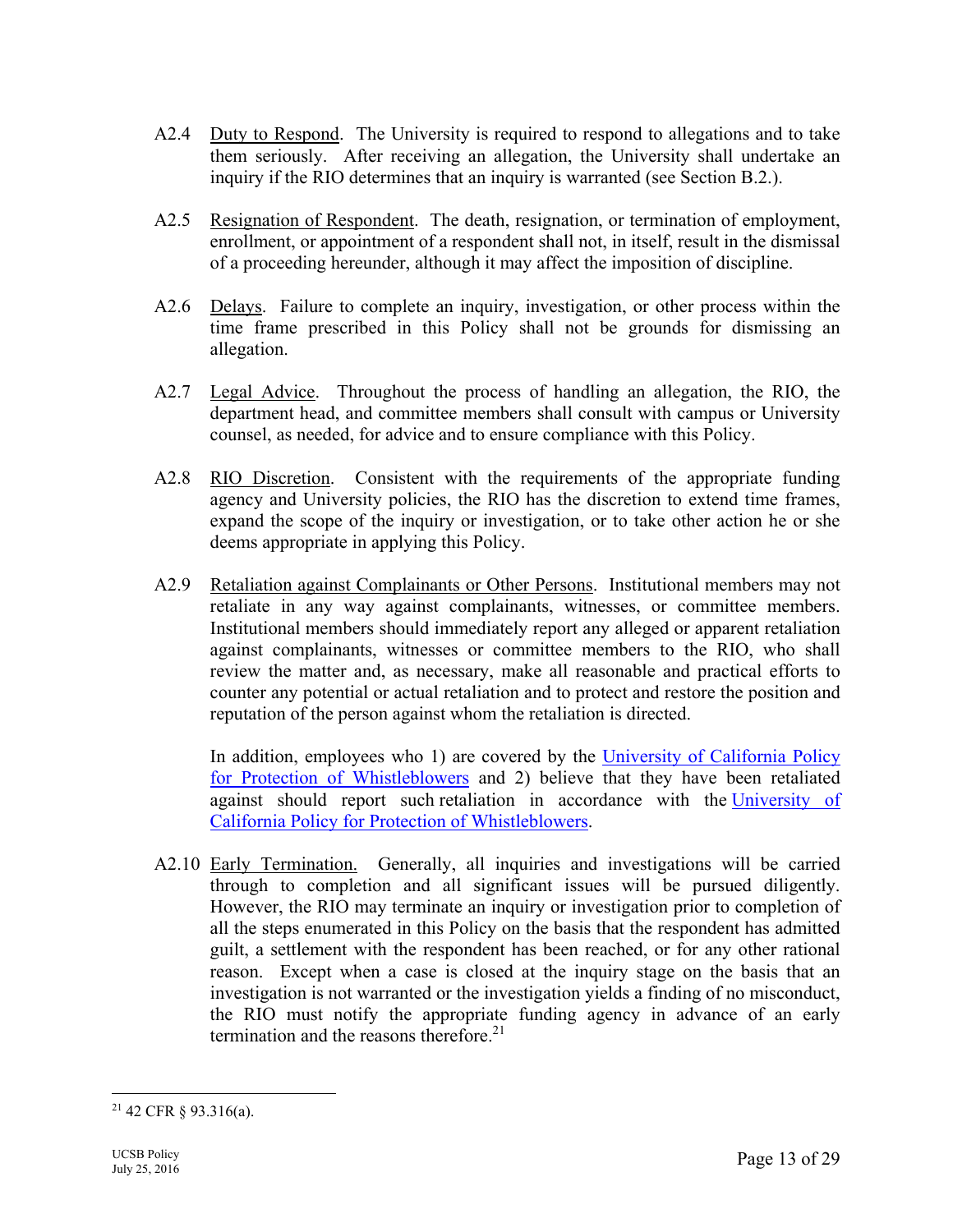# **B. ALLEGATIONS OF MISCONDUCT**

- B1. Reporting Suspected Misconduct. Suspected research misconduct may be reported first to a department head, but also can be reported directly to the RIO. If an allegation is reported first to a department head, the department head should notify the RIO. A department head receiving an allegation is encouraged to consult with the RIO at any time, and must do so regarding any uncertainty about the handling of an allegation, its appropriate classification and referral, or any conflict of interest. Reports from outside the University should be directed to the RIO.
- B2. Initial Assessment of an Allegation. After receiving an allegation, the department head or the RIO shall conduct an assessment to determine if an inquiry is warranted. An inquiry is warranted if the allegation concerns research misconduct and is sufficiently credible and specific such that potential evidence of research misconduct may be identified.<sup>22</sup> In addition, the department head or RIO shall determine if the allegation is covered by another University policy or is clearly groundless.

The assessment period should be as brief as practicable. In conducting the assessment, the RIO need not interview the complainant, respondent, or other witnesses, or gather data beyond any that may have been submitted with the allegation, except as necessary to determine whether the allegation is sufficiently credible and specific so that potential evidence of research misconduct may be identified.

If the respondent is to be notified of the allegation, the RIO shall, on or before the date on which the respondent is notified of the allegation, promptly take all reasonable and practical steps to obtain custody of, inventory, and sequester all research records and evidence needed to conduct the research misconduct proceeding, as provided in paragraph C.1.2. of this Section.

- B2.1 Multiple Policies Involved. If an allegation gives rise to investigative responsibilities under more than one University policy, the RIO receiving the allegation shall consult with other appropriate administrative offices to coordinate a consistent and effective review of the facts under this Policy and related policies. If the allegation relates only to a single University policy other than this Policy (e.g., use of animal or human subjects, sexual harassment, conflict of interest, or **Faculty** Code of Conduct), then the allegation shall be referred to the appropriate campus official.
- B2.2 Dispute about Research Practices. If the allegation does not involve research misconduct, then the allegation shall be resolved through mediation, other applicable policies, or informally, at the discretion of the department head and the RIO.
- B2.3 Findings of the Initial Assessment. If a department head or the RIO determines that

 $\overline{a}$ 22 42 CFR § 93.307(a).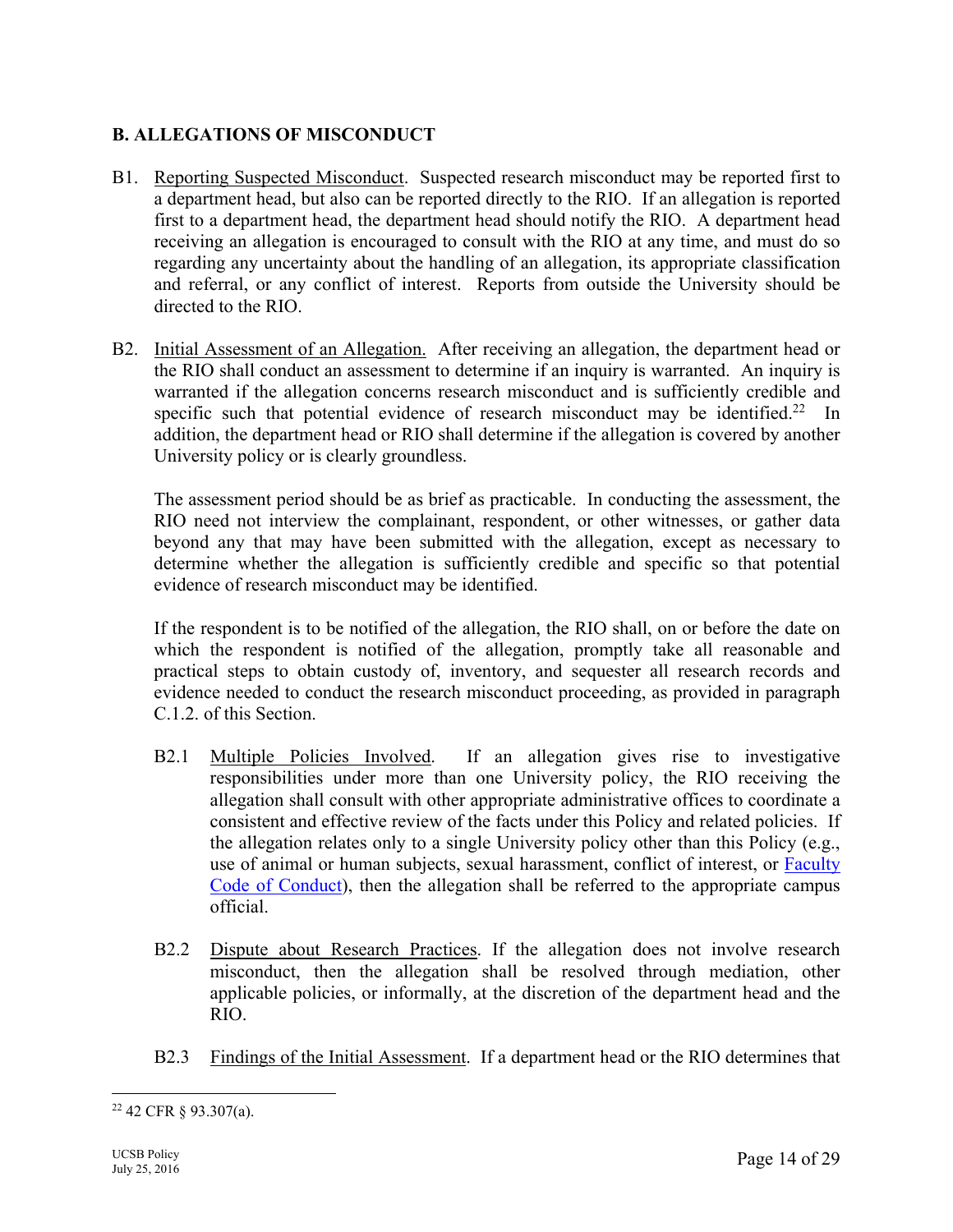the allegation concerns research misconduct and is sufficiently credible and specific such that potential evidence of research misconduct may be identified, then an inquiry must be conducted.<sup>23</sup> Otherwise, the department head or RIO may take other steps to address the allegation as necessary.

B2.3.1 Groundless Allegations. If the department head or RIO determines that the allegation is clearly groundless, he or she shall prepare and maintain a memorandum separate from the respondent's personnel review file and shall inform the complainant of the decision not to proceed. In such a case, the respondent does not need to be informed of the allegation.

# **C. CONDUCTING THE INQUIRY**

- C1. Initiating an Inquiry. The RIO, upon determining that an inquiry is warranted, shall take the following actions:
	- C1.1 Notification of Interested Parties. Immediately after appointing an inquiry committee or determining that none shall be used, the RIO shall provide written notification of the nature of the allegation and the appointment of the inquiry committee, if any, to the respondent,  $24$  the appropriate deans and department heads, and others who need to know, including the complainant and the respondent's department head. If the respondent is an academic appointee, then the executive vice chancellor and appropriate dean shall be notified. The RIO shall also provide the respondent with a copy of this Policy. The RIO may, at his or her discretion, provide the respondent and/or the complainant with written notification of the inquiry committee's membership.

 Only if explicitly required to do so by law and agency requirements, contract, or funding agreement will the RIO inform the appropriate external agencies or private sponsors that an inquiry is being undertaken. If the allegation involves work performed at or a researcher affiliated with another institution, the University shall work with that institution to determine the best course of dealing with the allegation and any subsequent proceedings.

C1.2 Sequestration of Research Records. The primary owner of research records is the University, and the University, therefore, has the right of access to the supporting records for all research carried out through the University. The University will take necessary steps to ensure that information or data that would violate the confidentiality of sources or subjects involved in the research is not disclosed. In addition, extramural sponsors providing support for research may have the right to review any data and records resulting from that extramural support.

<sup>23 42</sup> CFR § 93.307(a).

<sup>&</sup>lt;sup>24</sup> 42 CFR § 93.307(b). If the inquiry subsequently identifies additional respondents, they must be notified in writing as soon as practicable.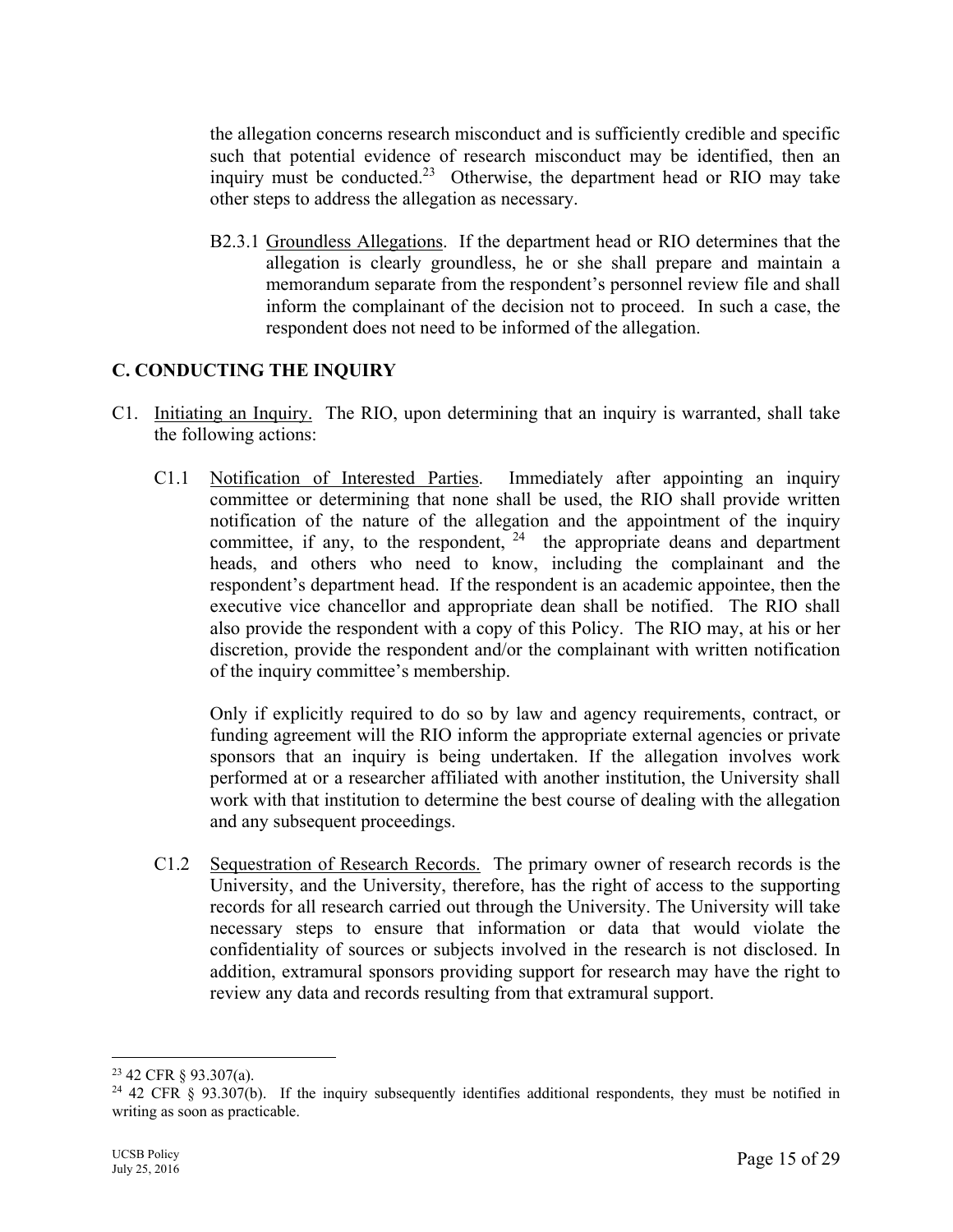On or before the date on which the respondent is notified, or the inquiry begins, whichever is earlier, the RIO must take all reasonable and practical steps to obtain custody of all the research records and evidence needed to conduct the research misconduct proceeding, inventory the records and evidence and sequester them in a secure manner. However, where the research records or evidence encompass scientific instruments shared by a number of users, custody may be limited to copies of the data or evidence on such instruments, so long as those copies are substantially equivalent to the evidentiary value of the instruments.<sup>25</sup> Where appropriate in the RIO's discretion, the RIO shall give the respondent copies of or reasonable, supervised access to the research records.<sup>26</sup> The RIO shall also undertake all reasonable and practical efforts to take custody of additional research records or evidence that is discovered during the course of a research misconduct proceeding, except that where the research records or evidence encompass scientific instruments shared by a number of users, custody may be limited to copies of the data or evidence on such instruments, so long as those copies are substantially equivalent to the evidentiary value of the instruments.<sup>27</sup>

- C1.3 Identification of Funding Sources. The RIO shall identify all research grants and funding agencies involved in the research that is the subject of the allegation.
- C1.4 Appointment of the Inquiry Committee. After consultation with appropriate deans, the RIO may decide to either conduct the inquiry him- or herself or appoint an inquiry committee. If the RIO appoints an inquiry committee, it should consist of individuals who have the appropriate scientific expertise to evaluate the evidence and issues related to the allegation and who do not have unresolved personal, professional, or financial conflicts of interest with those involved with the inquiry. To prevent misjudgments caused by conflicts of interest, the RIO shall require explicit disclosure of any personal, professional, or financial conflicts of interest between the potential committee members and the respondent, the complainant or any witnesses. The RIO shall provide the committee with instructions for carrying out the inquiry.
	- C1.4.1 Charge to the Committee and First Meeting. If a committee is to conduct the inquiry, at the committee's first meeting the RIO will review the charge with the committee, discuss the allegations, any related issues, and the appropriate procedures for conducting the inquiry, assist the committee with organizing plans for the inquiry, and answer any questions raised by the committee. The RIO will be present or available throughout the inquiry to advise the committee as needed.<sup>28</sup>
- C2. Scope of the Inquiry. The purpose of the inquiry is to conduct an initial review of the

<sup>25 42</sup> CFR §§ 93.305(a), 307(b).

<sup>26 42</sup> CFR § 93.305(b).

 $27$  42 CFR  $\hat{S}$  93.305(c).

<sup>&</sup>lt;sup>28</sup> See the Research Misconduct Procedures for the RIO and Committee Members for more details on what the charge to the committee should include.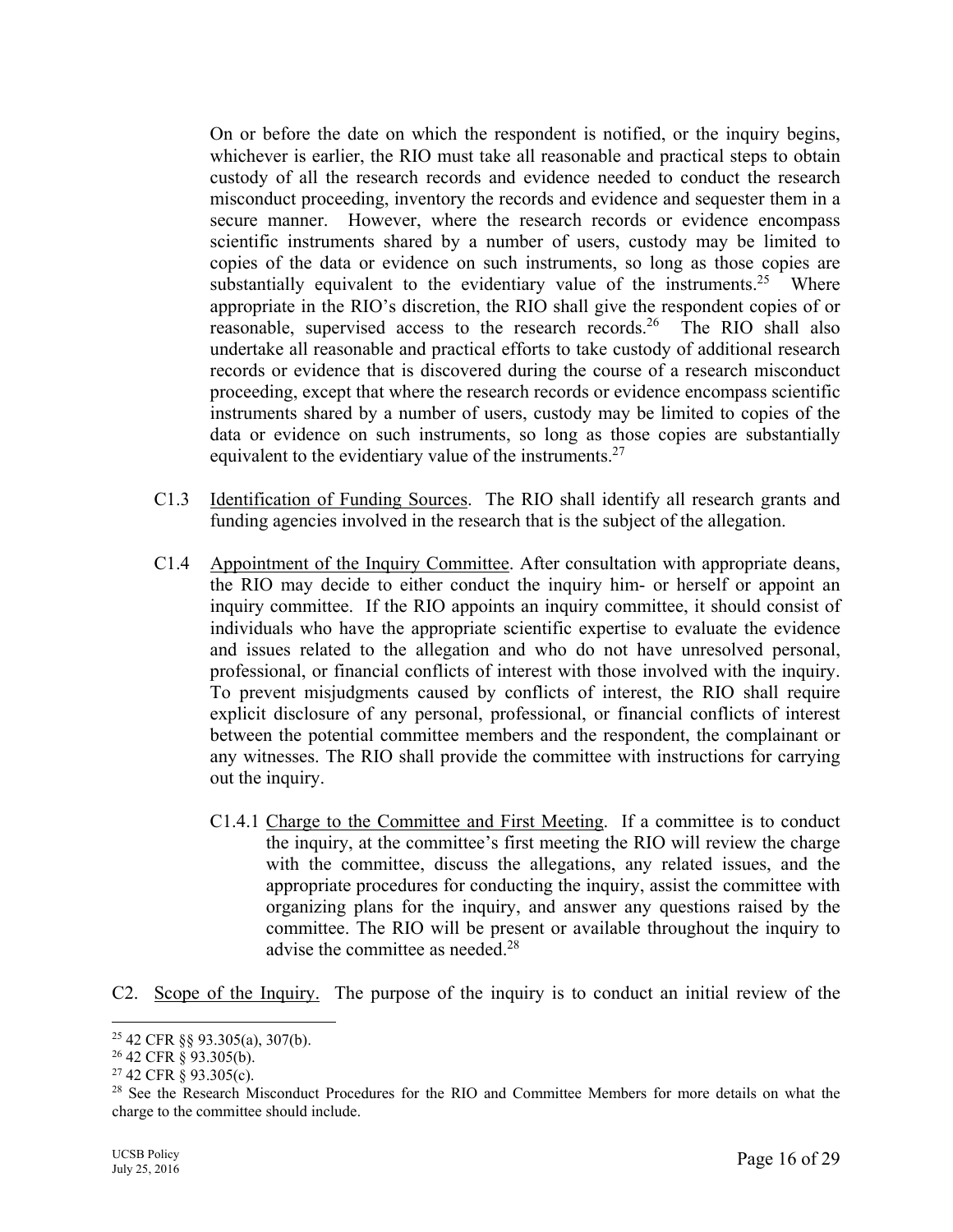available evidence to determine whether to conduct an investigation. An inquiry does not require a full review of all the evidence related to the allegation.<sup>29</sup> The scope of the inquiry does not include deciding whether misconduct definitely occurred, determining definitely who committed the research misconduct, or conducting exhaustive interviews and analyses. However, if the respondent makes a legally sufficient admission of research misconduct, misconduct may be determined at the inquiry stage if all relevant issues are resolved.

- C3. Findings of the Inquiry. The RIO or the inquiry committee, if used, will evaluate the evidence, including the testimony obtained during the inquiry. The RIO, or the committee members after consultation with the RIO, will decide whether an investigation is warranted. An investigation is warranted if (1) there is a reasonable basis for concluding that the allegation falls within the definition of research misconduct under this Policy and (2) preliminary information-gathering and preliminary fact-finding from the inquiry indicate that the allegation may have substance. $30$
- C4. Time Limit. Unless circumstances clearly warrant a longer period, the inquiry must be completed within 60 calendar days of the date that the inquiry committee is appointed or the date that the RIO determines that no inquiry committee will be used.<sup>31</sup> Any extension of this time limit requires approval of the RIO, must be documented in the final inquiry report, and should comply with the applicable requirements of external funding agencies.
- C5. The Inquiry Report. The RIO, or the inquiry committee if used, shall prepare a written inquiry report. The inquiry report must include (1) the name and position of the respondent; (2) a description of the allegations of research misconduct; (3) details about the extramural support funding the research, including, for example, grant numbers, grant applications, contracts and publications; (4) the basis for recommending or not recommending that the allegations warrant an investigation; and (5) any comments on the draft report by the respondent or complainant.<sup>32, 33</sup>
- C6. Finalizing the Inquiry Report.
	- C6.1 Opportunity to Comment. The respondent shall be given an opportunity to review the inquiry report and to submit comments on the inquiry report to the RIO or inquiry committee, if used, within a timeframe that permits the inquiry to be completed within 60 days of its initiation.<sup>34</sup>

Upon request and at the RIO's discretion, the complainant may be given relevant portions of the inquiry report and may be given the opportunity, within a timeframe

<sup>29 42</sup> CFR § 307(c).

<sup>30 42</sup> CFR §§ 93.307(d).

 $31$  42 CFR  $\S$ § 93.307(g).

<sup>32 42</sup> CFR § 93.309(a).

<sup>&</sup>lt;sup>33</sup> If the allegation of research misconduct involves an application or proposal for support from PHS or PHSsupported research or training, within 30 days of finding that an investigation is warranted, UCSB must provide ORI with the written inquiry report. 42 CFR § 93.309(a).

<sup>34 42</sup> CFR § 93.307(f).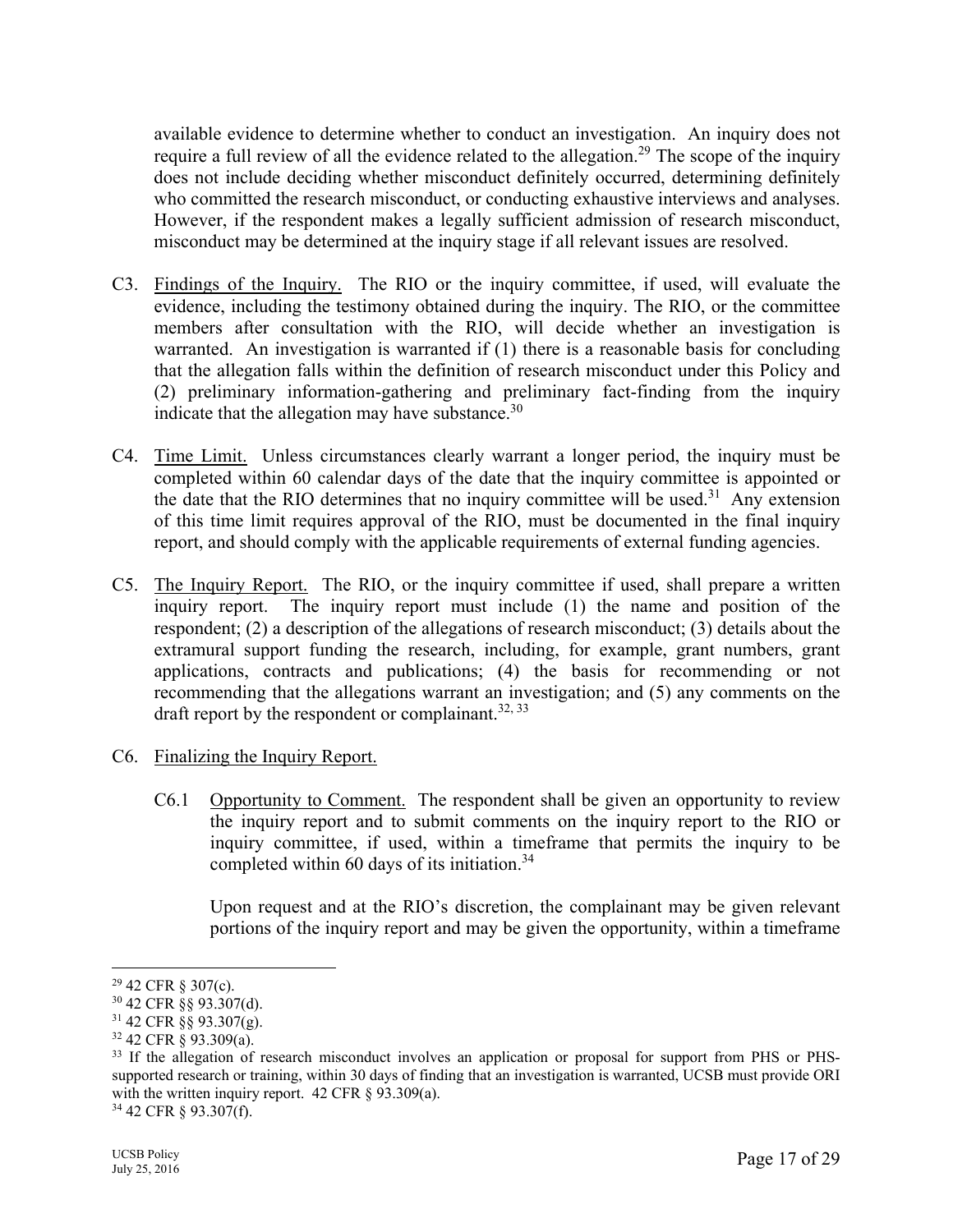that permits the inquiry to be completed within 60 days of its initiation, to submit comments on the inquiry report.

- C6.2 RIO Review. If an inquiry committee is used, the committee shall promptly submit a draft inquiry report to the RIO at the conclusion of the inquiry. The RIO shall review the draft report within seven calendar days of its receipt to ensure that: (i) the committee has completed its charge; (ii) the report provides sufficient information to justify the committee's findings; (iii) the report does not include information that is inappropriate; and (iv) the report is in proper form. If the report is inadequate in any of these respects, the RIO shall request necessary modifications. If the committee fails to make the necessary changes, then at his or her discretion, the RIO may appoint a new committee or make revisions him- or herself.
- C6.3 Revisions by Committee. If the RIO refers the draft back to the inquiry committee for modification or finalization, the committee shall submit a final, signed report, satisfactory to the RIO, within seven calendar days. If additional time is needed to revise the report or conduct further inquiry, then the committee shall request an extension of time from the RIO.
- C6.4 Determination by the RIO. Within seven calendar days of receiving the final report, if an inquiry committee is used, or of concluding the inquiry, if no committee is used, the RIO shall, in consultation with University counsel, decide in writing whether research misconduct may have occurred such that an investigation is warranted.
- C7. Notifications and Actions. Upon completion of the final inquiry report, the RIO shall promptly notify all interested parties and take appropriate actions as follows:
	- C7.1 Notification of the Respondent. The RIO must notify the respondent whether the inquiry found that an investigation is warranted. The notice must include a copy of the inquiry report and must either include a copy of or refer to the appropriate funding agency regulations and this Policy.35
	- C7.2 Notification of Other Interested Parties. The RIO may notify the complainant whether the inquiry found that an investigation is warranted.<sup>36</sup> In his or her discretion and upon request, the RIO may provide the complainant or others involved in the inquiry—such as those notified of the inquiry or witnesses—with a written summary of the inquiry committee's findings and the RIO's determination in the case.
	- C7.3 Notification of the Appropriate Funding Agency. Within 30 calendar days of the RIO's decision that an investigation is warranted, the RIO will notify the agency or

<sup>35 42</sup> CFR § 93.308(a).

<sup>36 42</sup> CFR § 93.308(b).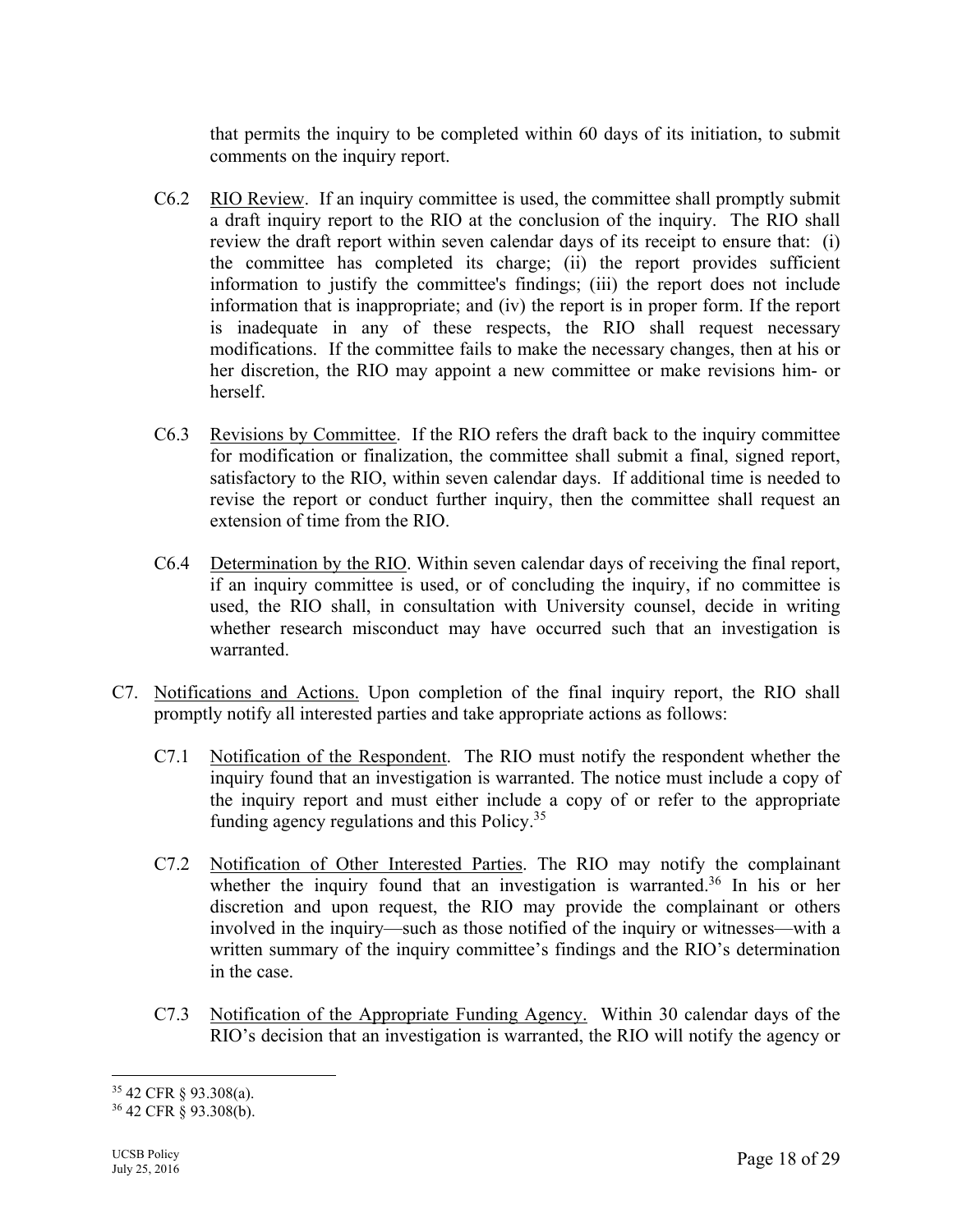agencies that provided funding to support the research or proposed research from which the allegation of research misconduct arose.<sup>37</sup> The RIO will also notify any appropriate institutional officials of the inquiry decision.

- C7.4 Documentation of Decision Not to Investigate. If the RIO decides that an investigation is not warranted, the RIO shall secure and maintain for seven years after the termination of the inquiry sufficiently detailed documentation of the inquiry to permit a later assessment by the relevant funding agency of the reasons why an investigation was not conducted. These documents must be provided to the relevant funding agency upon request.<sup>38</sup>
- C7.5 Actions.
	- C7.5.1 Finding of Violations other than Research Misconduct. If the RIO determines that an investigation is not warranted but that the respondent nonetheless may have violated commonly accepted research standards or other University policies, then the RIO may refer such possible violations in a separate summary memorandum to the appropriate administrative office and/or the researcher's supervisor for action. If appropriate, such information may be considered in the applicable performance review process. In the case of academic appointees, the RIO, in consultation with the appropriate dean, and the respondent may agree that the imposition of written censure is appropriate, in which case a letter of written censure shall be signed by both parties and maintained by the RIO. If written censure cannot be negotiated, and the RIO nonetheless believes that discipline should be pursued, then the RIO shall proceed under Section E below. Those who need to know should be informed of this outcome.
	- C7.5.2 Finding that an Allegation Lacks Substance. If the RIO determines that the allegation is without substance, then he or she shall, in consultation with the respondent and University counsel as needed, make reasonable efforts to notify appropriate individuals and organizations of the outcome of the inquiry for the purpose of restoring the respondent's reputation.<sup>39</sup> Any written responses to these efforts shall be placed in the record of the inquiry. If the RIO determines that the allegation was made in bad faith, then the RIO shall take appropriate administrative action against the complainant.

#### **D. CONDUCTING THE INVESTIGATION**

<sup>&</sup>lt;sup>37</sup> If the allegation of research misconduct involves an application or proposal for support from PHS or PHSsupported research or training, the RIO shall also provide within 30 calendar days the written inquiry decision and a copy of the inquiry report to ORI. 42 CFR § 93.309(a). In addition, upon request, the RIO must provide PHS with the information listed in 42 CFR § 93.309(b).

<sup>38 42</sup> CFR § 93.309(c).

<sup>39 42</sup> CFR § 93.304(k).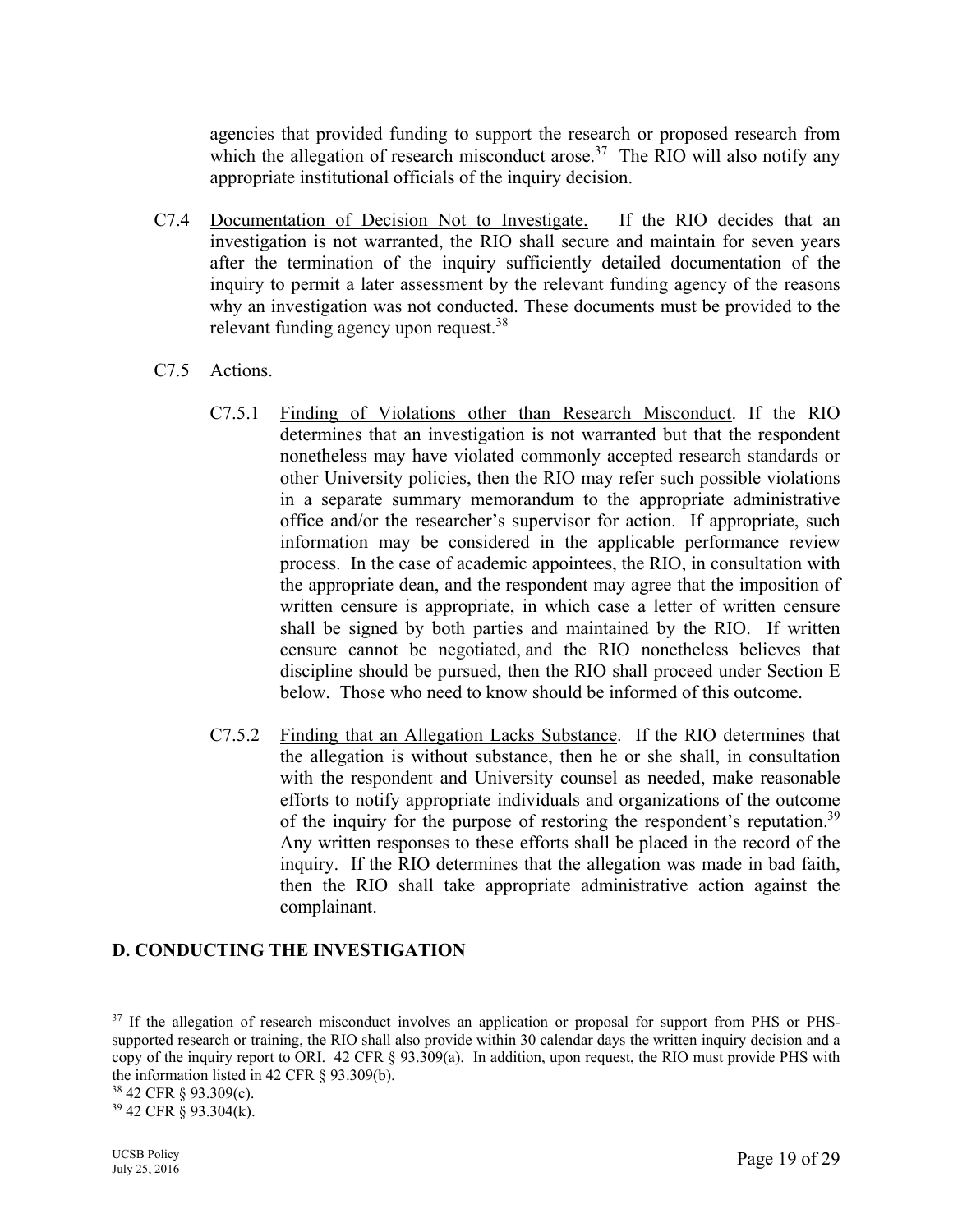- D1. Initiation and Purpose. The investigation must begin within 30 calendar days after the determination by the RIO that an investigation is warranted.<sup>40</sup> The purpose of the investigation is to develop a factual record by exploring the allegations in detail and examining the evidence in depth, leading to recommended findings on whether research misconduct has been committed, by whom, and to what extent. The investigation will also determine whether there are additional instances of possible research misconduct that would justify broadening the scope beyond the initial allegations.
	- D1.1 Appointment of the Committee. The RIO, in consultation with other institutional officials as appropriate, will appoint an investigation committee and the committee chair as soon after the beginning of the investigation as is practical. The investigation committee must consist of individuals who do not have unresolved personal, professional, or financial conflicts of interest with those involved with the investigation and should include individuals with the appropriate scientific expertise to evaluate the evidence and issues related to the allegation, interview the respondent and complainant and conduct the investigation.<sup>41</sup> Individuals appointed to the investigation committee may also have served on the inquiry committee. When necessary to secure the necessary expertise or to avoid conflicts of interest, the RIO may select committee members from outside the University.
		- D1.1.1 Conflicts of Interest. Prior to appointing members to the committee, the RIO shall request that proposed members of the committee disclose any conflicts of interest. The RIO may, in his or her discretion, notify the respondent and/or the complainant of the proposed committee membership, and if the respondent or complainant submits a written objection within seven days to any proposed member of the investigation committee, the RIO may replace the challenged member with a qualified substitute. If either the respondent or complainant does not object in a timely fashion, he or she will be deemed to have accepted the proposed committee membership.
		- D1.1.2 Instructions. The RIO shall provide the committee with instructions for carrying out the investigation.
- D2. Notifying Interested Parties before the Investigation Begins.
	- D2.1 Notifying the Respondent. Within a reasonable amount of time after determining that an investigation is warranted, but before the investigation begins, the RIO must notify the respondent in writing of the allegations to be investigated and of the appointment of the investigation committee.<sup>42</sup> The RIO must also give the respondent written notice of any new allegations of research misconduct within a reasonable amount of time of deciding to pursue allegations not addressed during

<sup>40 42</sup> CFR § 93.310(a).

<sup>41 42</sup> CFR § 93.310(f).

 $42$  42 CFR § 93.310(c).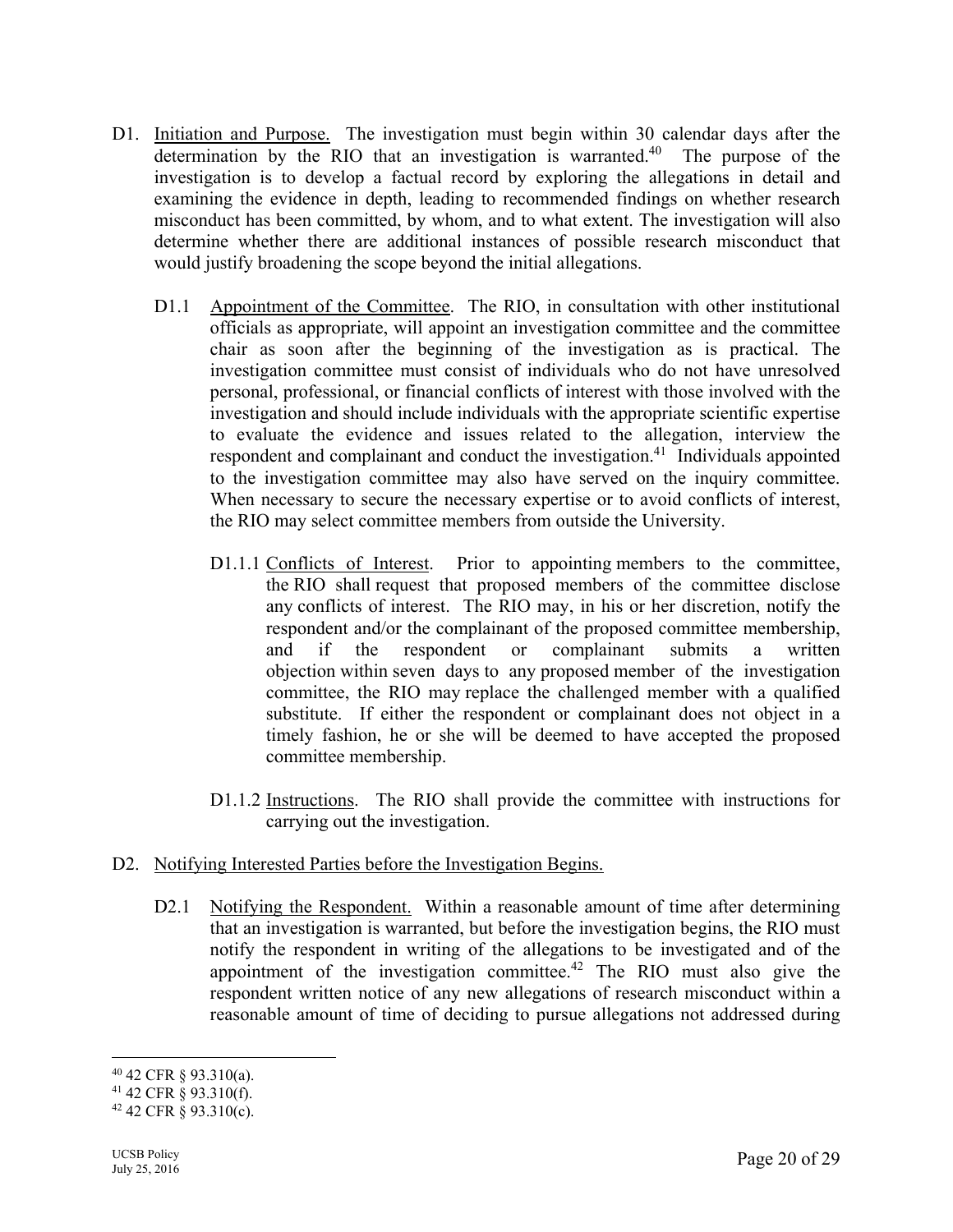the inquiry or in the initial notice of the investigation. $43$ 

- D2.2 Notifying the Appropriate Funding Agency. Consistent with applicable laws, agency requirements, and contractual agreements, on or before the date the investigation begins the RIO shall inform the appropriate funding agency of the decision to open an investigation.<sup>44</sup>
- D2.3 Notifying Other Interested Parties. On or before the date on which the investigation begins, the RIO may, in his or her discretion, provide written notification of the nature of the allegation and the appointment of the investigation committee to the executive vice chancellor, appropriate vice chancellor, dean, or others who need to know, including the complainant or the respondent's department head. If the investigation involves work performed at or a researcher affiliated with another institution, the University shall work with that institution to determine the best course of carrying out the investigation.
- D3. Sequestration of Research Records. Prior to notifying the respondent of the decision to conduct an investigation, the RIO will take all reasonable and practical steps to obtain custody of and sequester in a secure manner all research records and evidence needed to conduct the research misconduct proceeding that were not previously sequestered during the inquiry.45 The need for additional sequestration of records for the investigation may occur for any number of reasons, including the institution's decision to investigate additional allegations not considered during the inquiry stage or the identification of records during the inquiry process that had not been previously secured. The procedures to be followed for sequestration during the investigation are the same as during the inquiry.
- D4. Time Limit. In general, the University must complete all aspects of an investigation within 120 days of beginning it, including conducting the investigation, preparing the report of findings, providing the draft report for comment in accordance with 42 CFR § 93.312, and sending the final report to the appropriate funding agency, as required.<sup>46</sup> If the University is unable to complete the investigation within this time frame, the RIO shall comply with applicable funding agency regulations to obtain an extension of time.<sup>47</sup>
- D5. Responsibilities of the Investigation Committee. The Investigation committee shall take the following actions:
	- Use diligent efforts to ensure that the investigation is thorough and sufficiently documented and includes examination of all research records and evidence relevant to reaching a decision on the merits of each allegation;<sup>48</sup>

<sup>43 42</sup> CFR § 93.310(c).

<sup>44 42</sup> CFR §§ 93.304(d), 310(b).

<sup>45 42</sup> CFR § 93.310(d).

<sup>46 42</sup> CFR § 93.311(a).

<sup>&</sup>lt;sup>47</sup> If the allegation of research misconduct involves an application or proposal for support from PHS or PHSsupported research or training, the University must request an extension from ORI if the investigation cannot be completed within 120 days. 42 CFR § 93.311(b).

<sup>48 42</sup> CFR § 93.310(e).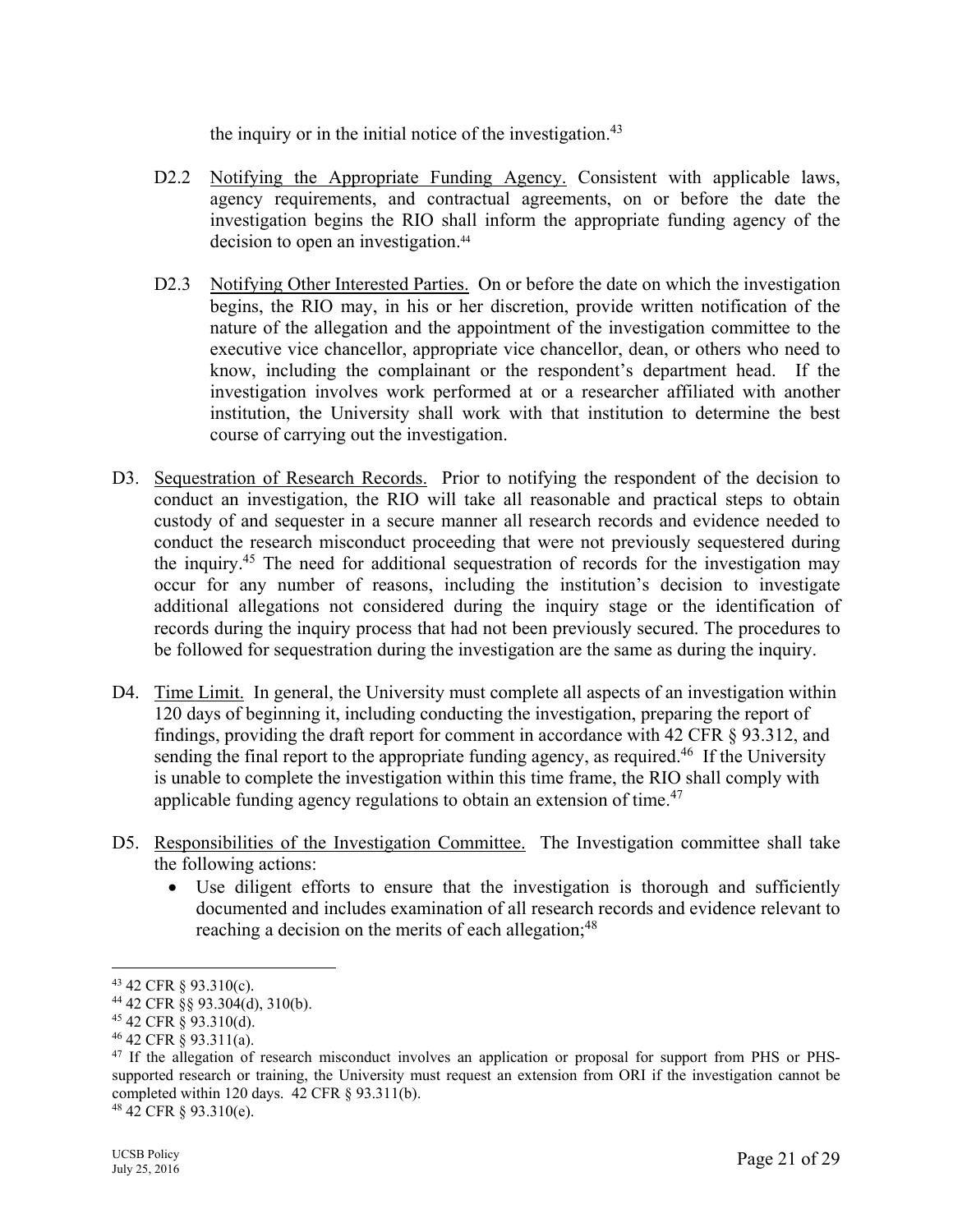- Take reasonable steps to ensure an impartial and unbiased investigation to the maximum extent practical;<sup>49</sup>
- Interview each respondent, complainant, and any other available person who has been reasonably identified as having information regarding any relevant aspects of the investigation, including witnesses identified by the respondent, and record or transcribe each interview, provide the recording or transcript to the interviewee for correction, and include the recording or transcript in the record of the investigation;<sup>50</sup>
- Pursue diligently all significant issues and leads discovered that are determined relevant to the investigation, including any evidence of any additional instances of possible research misconduct, and continue the investigation to completion.<sup>51</sup>

#### D6. Requirements for Findings of Research Misconduct.

- D6.1. Evidentiary standard. At the investigation stage, in order to find that research misconduct has occurred, the committee must determine that: $52$ 
	- a) The respondent engaged in a significant departure from accepted practices of the relevant research community; and
	- b) The respondent committed the misconduct intentionally, knowingly, or recklessly; and
	- c) The evidence before the investigation committee supports a finding of research misconduct by a preponderance of the evidence.
- D6.2. Burdens of proof.
	- D6.2.1 The Occurrence of Research Misconduct. During the investigation, the University has the burden of establishing through the evidentiary record by a preponderance of the evidence that research misconduct has occurred. The destruction, absence of, or respondent's failure to provide research records adequately documenting the questioned research is evidence of research misconduct where the University establishes, by a preponderance of the evidence, that the respondent intentionally, knowingly, or recklessly had research records and destroyed them, had the opportunity to maintain the records but did not do so, or maintained the records and failed to produce them in a timely manner and that the respondent's conduct constitutes a significant departure from accepted practices of the relevant research community.<sup>53</sup>
	- D6.2.2 Affirmative Defenses. The respondent has the burden of raising and proving by a preponderance of the evidence any and all relevant affirmative defenses. Affirmative defenses may include, but are not

<sup>49 42</sup> CFR § 93.310(f).

 $50$  42 CFR § 93.310(g).

<sup>51 42</sup> CFR § 93.310(h).

<sup>52 42</sup> CFR §§ 93.104, 93.106(a).

 $53$  42 CFR § 93.106(b)(1).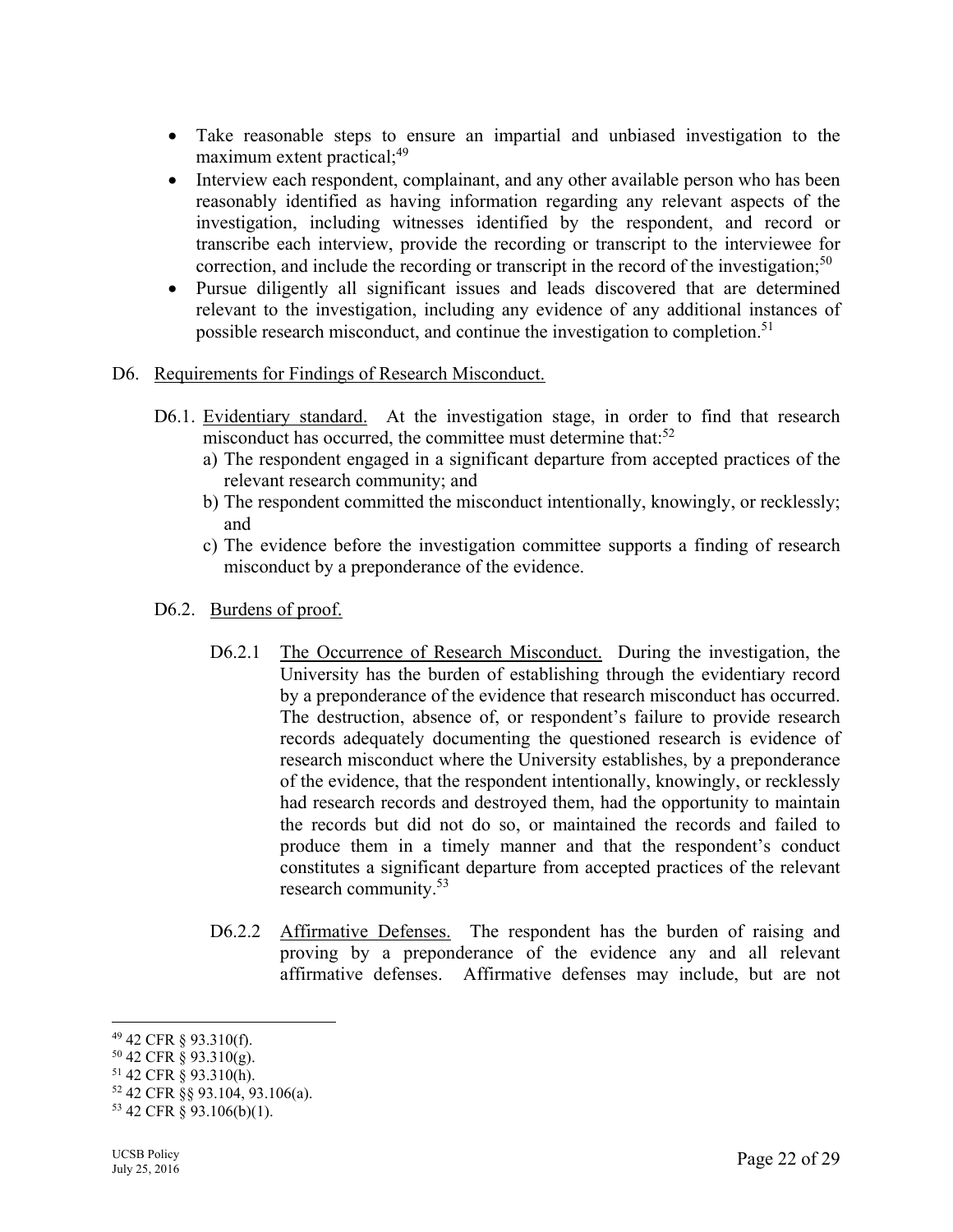limited to, honest error and differences of opinion.<sup>54</sup>

- D6.2.3 Mitigating Factors. The respondent has the burden of raising and proving by a preponderance of the evidence any mitigating factors that are relevant to a decision to impose administrative actions following a research misconduct proceeding.<sup>55</sup>
- D7. Report of the Investigation Committee. The findings of the investigation committee must be set forth in a written investigation report.<sup>56</sup> The report of the investigation committee shall: $57$ 
	- Describe the nature of the allegations of research misconduct.
	- Describe and document the external funding support, including, for example, any grant numbers, grant applications, contracts, and publications listing such support.
	- Describe the specific allegations of research misconduct considered in the investigation.
	- Include the institutional policies and procedures under which the investigation was conducted.
	- Identify and summarize the research records and evidence reviewed, and identify any evidence taken into custody but not reviewed.
	- For each separate allegation of research misconduct identified during the investigation, provide a finding as to whether research misconduct did or did not occur, and if so—
		- 1) Identify whether the research misconduct was falsification, fabrication, or plagiarism, and if it was intentional, knowing, or in reckless disregard;
		- 2) Summarize the facts and the analysis which support the conclusion and consider the merits of any reasonable explanation by the respondent;
		- 3) Identify the specific external funding support;
		- 4) Identify whether any publications need correction or retraction;
		- 5) Identify the person(s) responsible for the misconduct; and
		- 6) List any current support or known applications or proposals for support that the respondent has pending with federal funding agencies.
	- Include and consider any comments made by the respondent or complainant on the draft investigation report.
	- D7.1 Maintaining records. The University shall maintain for seven years after the completion of the investigation and provide to the appropriate funding agency upon request all relevant research records<sup>58</sup> and records of the institution's research misconduct proceeding,59 including results of all interviews and the transcripts or recordings of such interviews.<sup>60</sup>

#### D8. Finalizing the Report of the Investigation Committee.

 $\overline{a}$ 54 42 CFR § 93.106(b)(2).

 $55$  42 CFR § 93.106(b)(3).

<sup>56 42</sup> CFR § 93.313.

<sup>57 42</sup> CFR § 93.313(a)-(g).

<sup>58</sup> As defined in 42 CFR § 93.224.

<sup>59</sup> As defined in 42 CFR § 93.317(a).

<sup>60 42</sup> CFR § 93.313(h).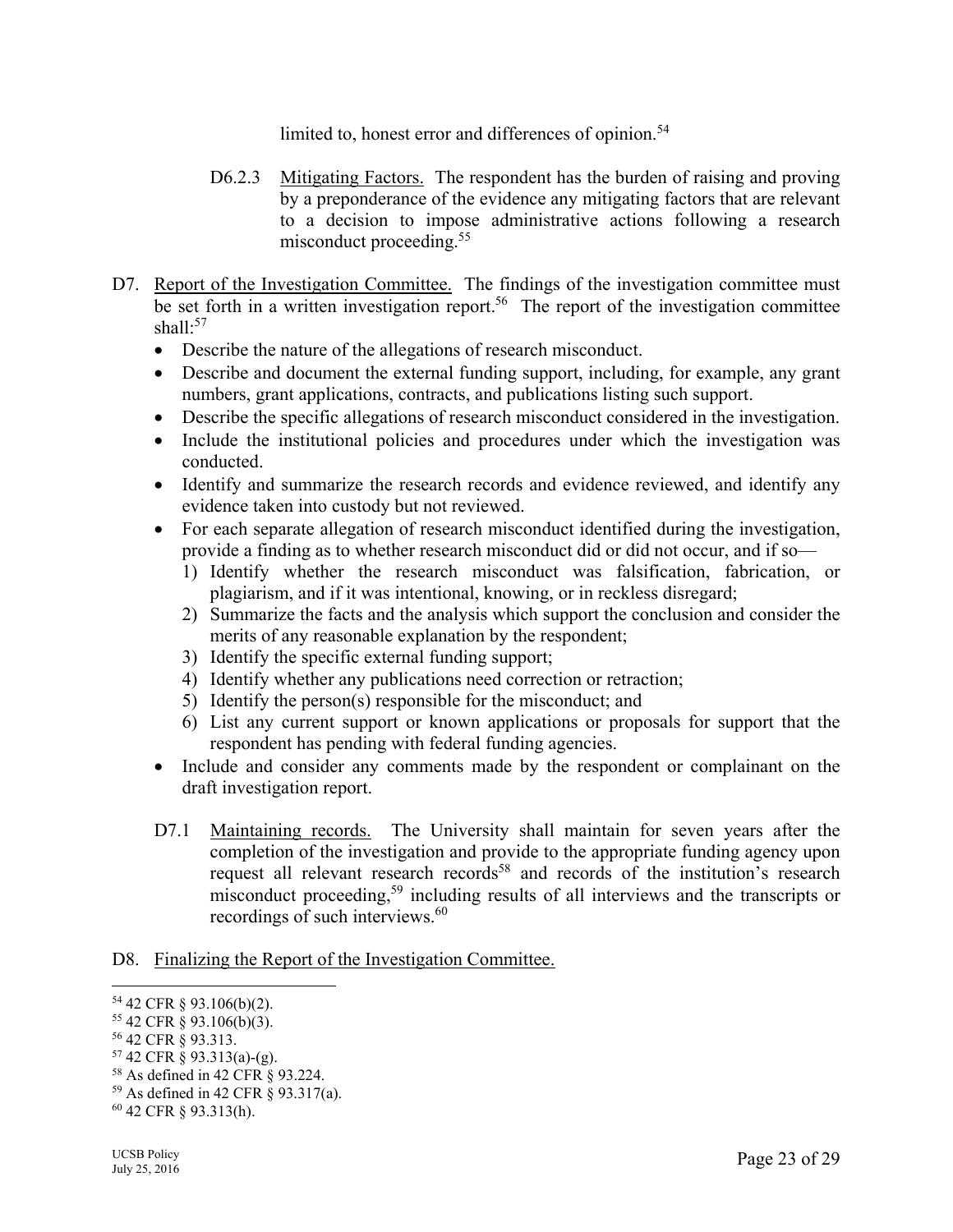- D8.1 RIO Review. RIO review and committee revisions shall follow the same processes as those set forth in Section C.6., above.
- D8.2 Review and Response by the Respondent. The RIO must give the respondent a copy of the draft investigation report and, concurrently, a copy of, or supervised access to, the evidence on which the report is based. The respondent shall be given 30 days from receiving the draft investigation report to submit comments, if any, on the draft report to the  $RIO.61$  The committee shall consider the respondent's comments and shall include and address the comments in the final report  $62$
- D8.3 Review and Response by the Complainant. Upon request and at the RIO's discretion, the complainant may be given a copy of the draft investigation report or relevant portions thereof for comment.<sup>63</sup> The comments of the complainant, if any, must be submitted within 30 days of the date on which the complainant received the draft investigation report or relevant portions.64 The committee shall consider the complainant's comments and shall include and address the comments in the final report.65
- D8.4 Confidentiality. In distributing the draft report, or portions thereof, to the respondent or complainant, the RIO will inform the respondent or complainant of the confidentiality under which the draft report is made available. In particular, recipients of the draft report, or portions thereof, must not disclose the identity of other complainants or respondents to those outside of the investigation process (i.e., the RIO, the investigation committee, and any university or departmental personnel who have been informed of the respondents' or complainants' identities by the RIO or the investigation committee).<sup>66</sup> In order to maintain confidentiality, the RIO may impose reasonable conditions on the respondent's or complainant's ability to review the investigation report, or portions thereof, such as requiring that the respondent or complainant sign a confidentiality agreement.
- D8.5 Revisions by Committee. A final, signed report shall be submitted to the RIO within seven calendar days of receipt of the responses from the respondent and complainant, if any, or within seven calendar days from the expiration of the 30-day period for submission of comments, if none are received. If additional time is needed to review the respondent's or complainant's responses, conduct additional investigation, or correct any factual errors, then the committee shall request an extension of time from the RIO.
- D8.6 Determination by RIO. Within seven calendar days of his or her receipt of the final

 $\overline{a}$ 61 42 CFR § 93.312(a).

<sup>62 42</sup> CFR §§ 93.304(f), 93.313(g).

<sup>63 42</sup> CFR § 93.312(b).

<sup>64 42</sup> CFR § 93.312(b).

<sup>65 42</sup> CFR §§ 93.304(f), 93.313(g).

<sup>66 42</sup> CFR § 93.108(a).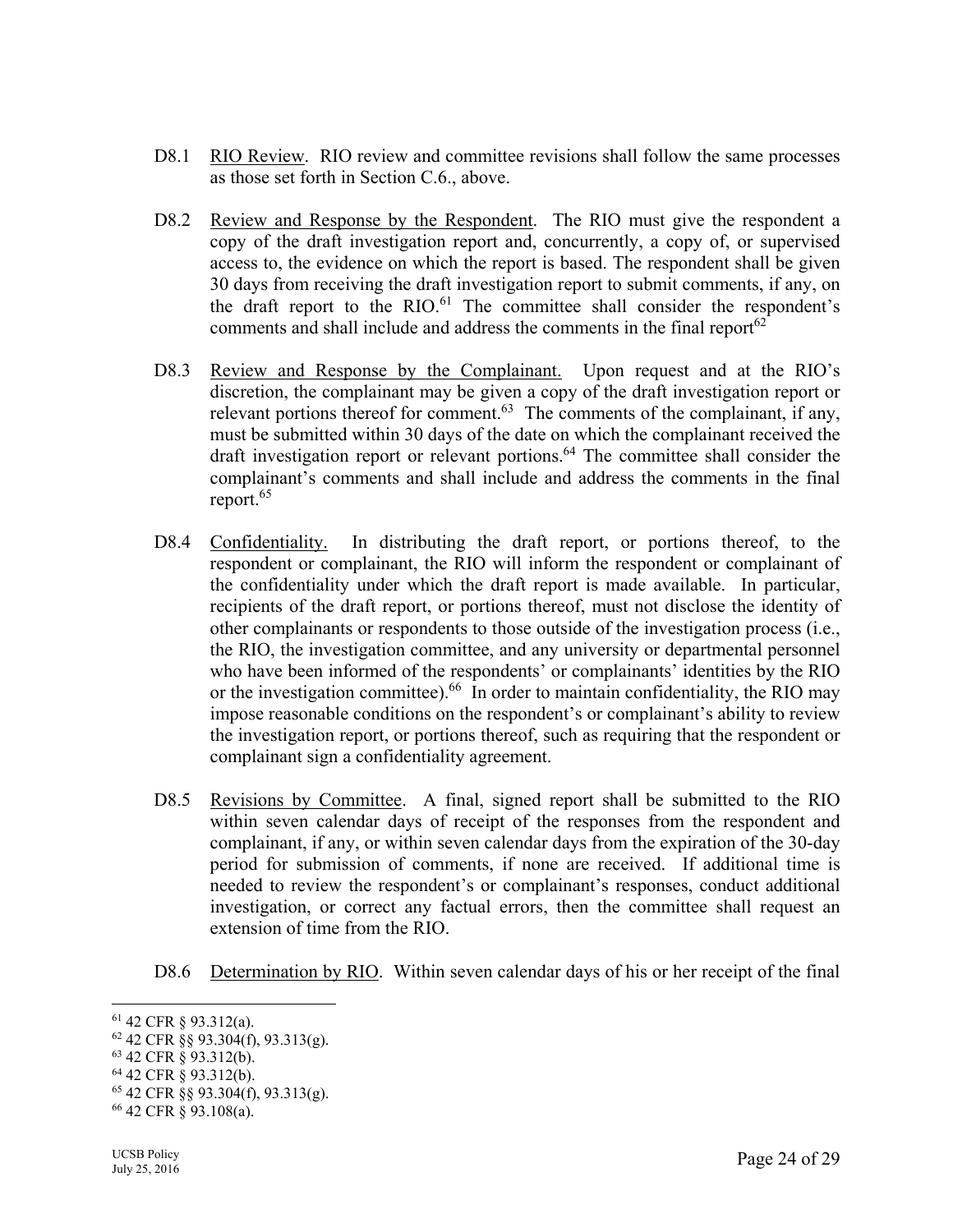report, and in consultation with campus or University counsel, the RIO shall make a written determination as to whether a preponderance of evidence exists to support a finding of research misconduct.

- D9. Notifications and Actions after the Investigation is Complete. Upon acceptance of the final report of the investigation, the RIO shall promptly notify all interested parties and take appropriate actions as described below.
	- D9.1 Notification of the Respondent. The RIO shall provide the respondent with a final copy of the investigation report and his or her determination about whether research misconduct has occurred.
	- D9.2 Notification of the Complainant. The RIO may, in his or her discretion, provide the complainant with a written summary of the investigation committee's findings and the RIO's determination in the case.
	- D9.3 Notification of Other Interested Parties. In his or her discretion and upon request, the RIO may provide other individuals involved in the investigation (e.g., those notified of the investigation and witnesses) with a written summary of the investigation committee's findings and the RIO's determination in the case.
	- D9.4 Notification of the Appropriate Funding Agency. The RIO shall provide a copy of the final report to the appropriate funding agency and to affiliated institutions, in compliance with regulations or contractual agreements.<sup>67</sup>
	- D9.5 Actions. Depending on the findings, the RIO shall take appropriate actions as follows.
		- D9.5.1 Finding of Research Misconduct. If the RIO finds that research misconduct has occurred, then he or she shall initiate disciplinary action (as delineated in Section E) and, in consultation with University counsel, shall take any necessary corrective steps, including correction of the published record.
		- D9.5.2 Finding of Violations other than Research Misconduct. If the RIO finds that research misconduct did not occur but that the respondent may have violated commonly accepted research standards or other University policies, then administrative action or discipline may be appropriate. The RIO may refer violations of University policies other than this Policy to the appropriate administrative office for action. In the case of non-senate

<sup>&</sup>lt;sup>67</sup> If the allegation of research misconduct involves an application or proposal for support PHS or PHS-supported research or training, the RIO must, within the 120-day period for completing the investigation (unless an extension has been granted), submit the following to ORI: (1) a copy of the final investigation report with all attachments; (2) a statement of whether the institution accepts the findings of the investigation report; (3) a statement of whether the institution found misconduct and, if so, who committed the misconduct; and (4) a description of any pending or completed administrative actions against the respondent. 42 CFR §§ 93.311(a), 93.315.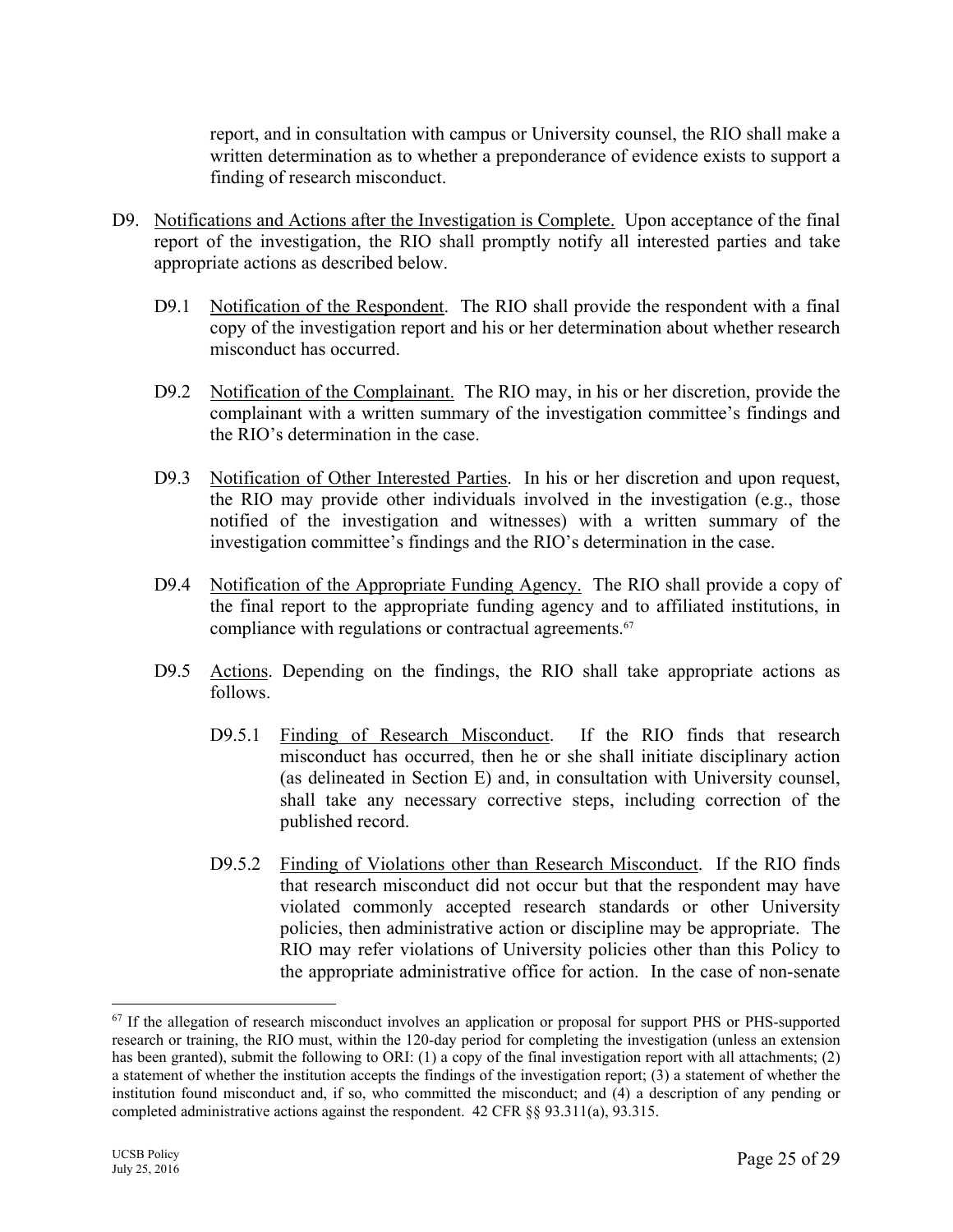academic appointees, the RIO and the respondent may agree that the imposition of written censure is appropriate, in which case a letter of written censure shall be signed by both parties and maintained by the RIO. If written censure cannot be negotiated, and the RIO nonetheless believes that discipline should be pursued, then the RIO shall proceed under Section E.2. below. Those with a need to know should be informed of this outcome.

- D9.5.3 Finding that an Allegation is not Supported. If the RIO finds that the allegation is not supported by a preponderance of the evidence, then the RIO shall make diligent efforts to make known the outcome of the investigation to appropriate individuals and organizations identified by the RIO, in consultation with the respondent, with the intention of restoring the respondent's reputation if affected by the allegation. $68$  Written responses to the decision shall be placed in the record of the investigation. Furthermore, any interim administrative restrictions imposed on the respondent shall be lifted.
- D10. Appeals. Neither the findings of an investigation committee, nor the RIO's determination that research misconduct has occurred, shall be subject to institutional appeal by any party.

# **E. DISCIPLINE**

- E1. Discipline for Research Misconduct Academic Senate Faculty. If the respondent is an Academic Senate faculty member, disciplinary action shall be initiated, and may be imposed, only in accordance with the UC Academic Personnel Manual. At the completion of that process, the chancellor shall inform the RIO in writing of the discipline imposed on the respondent, and the RIO shall notify any appropriate funding agency and affiliated institutions of the final outcome.<sup>69</sup>
- E2. Discipline for Research Misconduct Researchers Who are not Academic Senate Faculty. Within 30 calendar days of receiving a final report from an investigation committee containing a finding of research misconduct, the RIO shall initiate disciplinary action as described below. The University official responsible for discipline shall inform the RIO in writing of the discipline imposed on the respondent. The RIO shall notify any appropriate funding agency and affiliated institutions of the final outcome.<sup>70</sup>
	- E2.1 Non-Senate Academic Appointees
		- E2.1.1 Non-Senate Academic Appointees Not Subject to a Memorandum of Understanding (MOU). The RIO shall refer the report of the investigation committee to the respondent's supervisor, with a copy to the department

<sup>68 42</sup> CFR § 93.304(k).

<sup>69 42</sup> CFR § 93.315(d).

 $70$  42 CFR § 93.315(d).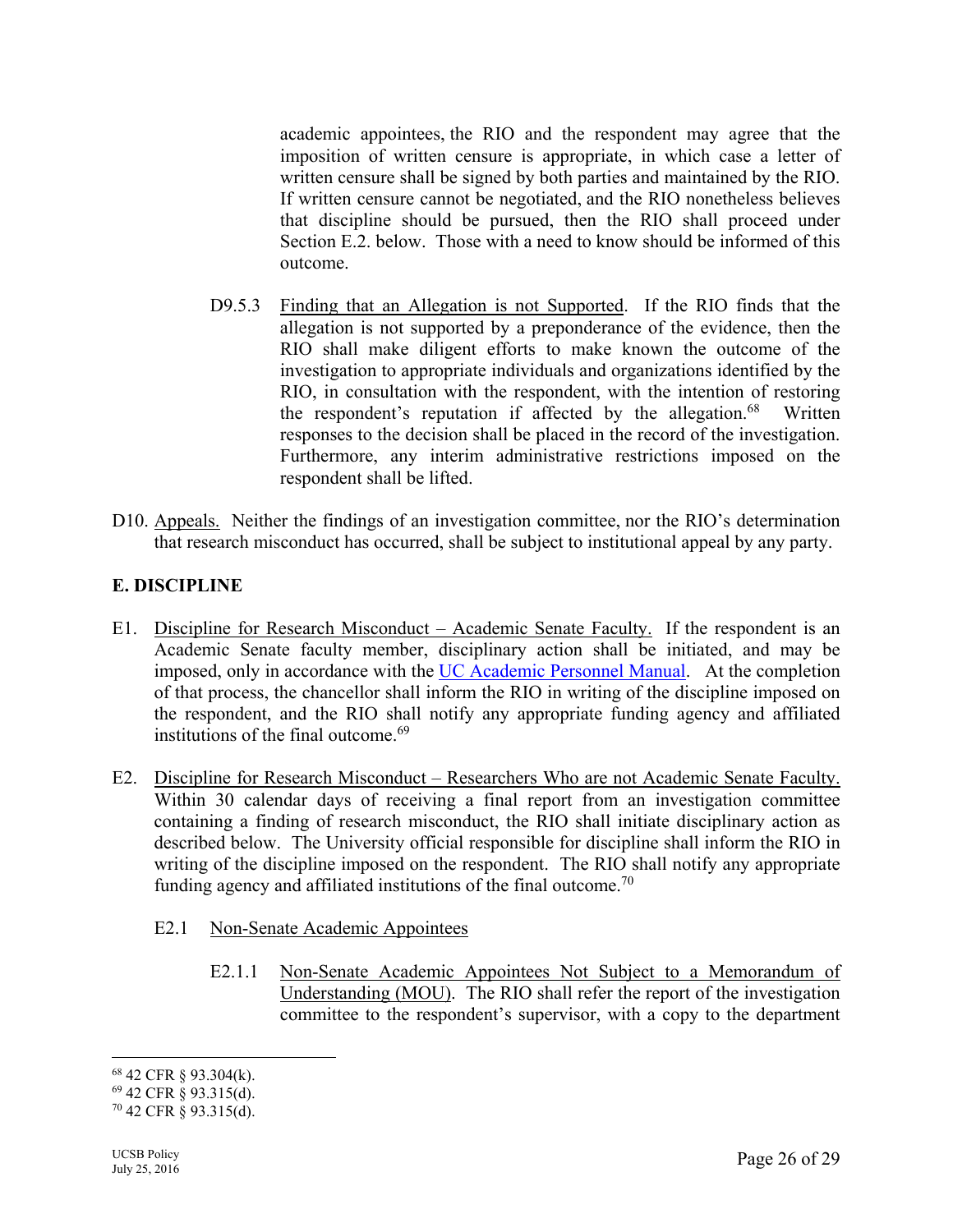head. In consultation with the supervisor, the RIO shall recommend appropriate discipline. The supervisor shall initiate disciplinary action in accordance with APM 150 – Non-Senate Corrective Action and Dismissal.

When the recommended disciplinary sanction is dismissal, Academic Personnel Manual 150-40, Procedures for Dismissal of a Non-Senate Faculty Appointee, applies.

- E2.1.2 Academic Appointees Subject to an MOU. The RIO shall refer the report of the investigation committee to the appropriate authority to initiate disciplinary action, as prescribed in the MOU.
- E2.2 Staff Members. If the respondent is a staff member, the RIO shall refer the report of the investigation committee to the staff member's department head with the recommendation that disciplinary action be taken. Discipline shall be imposed in accordance with staff personnel policies or, in the case of an appointee covered by an MOU, in accordance with the discipline and dismissal article of the applicable MOU.
- E2.3 Students. Requests for disciplinary action involving an undergraduate or graduate student shall be referred to the student conduct coordinator for processing in accordance with the UCSB Student Conduct Code.
- E2.4 Postdoctoral Scholars. Disciplinary action involving a postdoctoral scholar, trainee, or fellow shall be dealt with by the appropriate dean and the Vice Chancellor for Research in consultation with UCSB's offices of Academic Personnel and Labor Relations.71
- E3. Notifications.
	- E3.1 Respondent. The respondent shall be notified of any applicable rights to grieve a disciplinary action.
	- E3.2 External Agencies. If the case is reviewed by an external agency, then the RIO may report the final disposition to interested parties.

# **F. OTHER CONSIDERATIONS**

F1. Termination or Resignation Prior to Completing Inquiry or Investigation. The termination of the respondent's institutional employment, by resignation or otherwise, before or after an allegation of research misconduct has been reported, will not preclude or terminate the research misconduct proceeding or otherwise limit any of the institution's responsibilities under this Policy or the law.

 $\overline{a}$ 71 See the Red Binder III-17.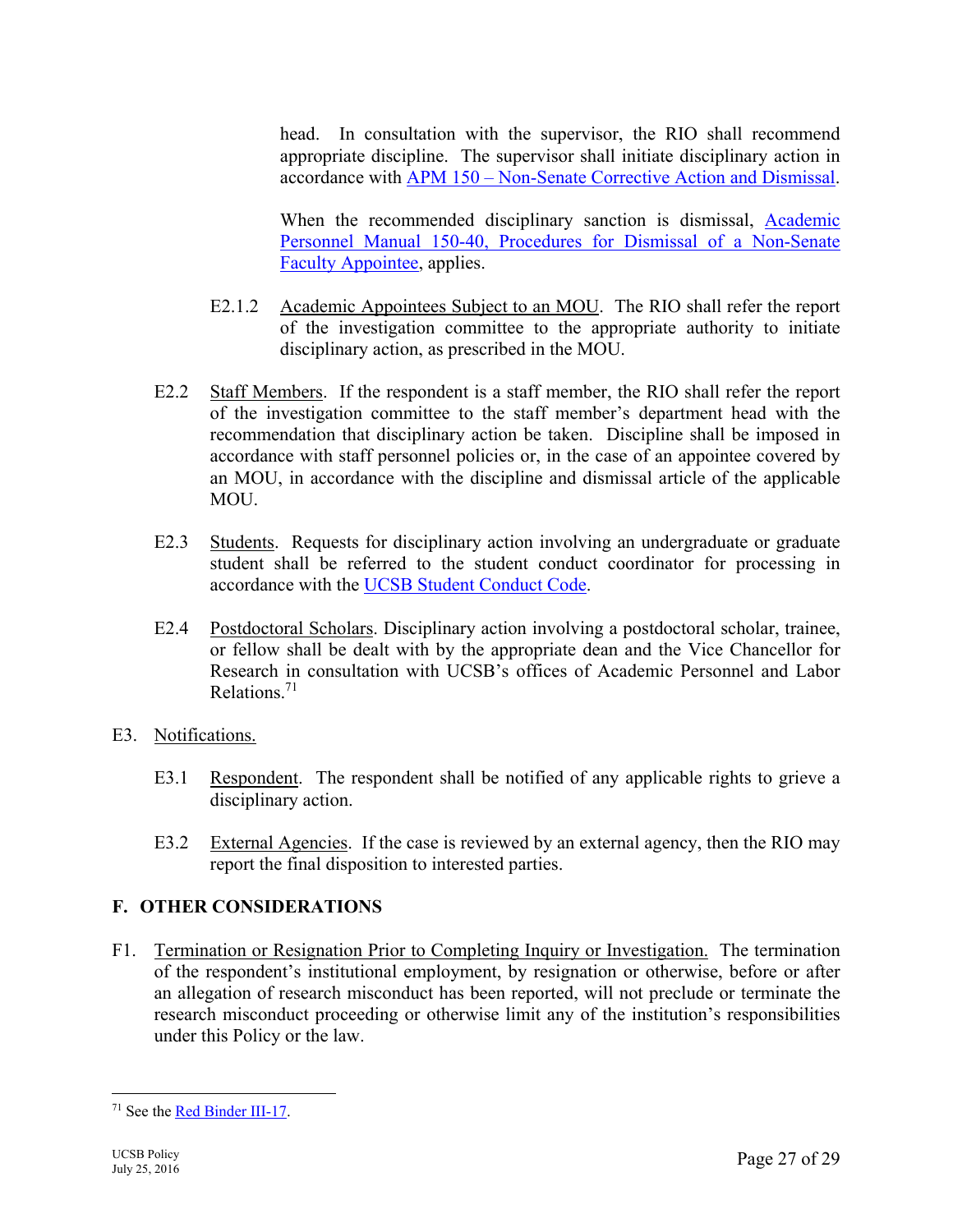If the respondent, without admitting to the misconduct, elects to resign his or her position after the institution receives an allegation of research misconduct, the assessment of the allegation will proceed, as will the inquiry and investigation, as appropriate based on the outcome of the preceding steps. If the respondent refuses to participate in the process after resignation, the RIO and any inquiry or investigation committee will use their best efforts to reach a conclusion concerning the allegations, noting in the report the respondent's failure to cooperate and its effect on the evidence.

- F2. Restoration of the Respondent's Reputation. Following a final finding of no research misconduct, the RIO must, at the request of the respondent, undertake all reasonable and practical efforts to restore the respondent's reputation.<sup>72</sup> Depending on the particular circumstances and the views of the respondent, the RIO should notify those individuals aware of or involved in the investigation of the final outcome, publicizing the final outcome in any forum in which the allegation of research misconduct was previously publicized, and expunging all reference to the research misconduct allegation from the respondent's personnel file.
- F3. Protection of the Complainant, Witnesses and Committee Members. During the research misconduct proceeding and upon its completion, regardless of whether the institution determines that research misconduct occurred, the RIO must undertake all reasonable and practical efforts to protect or restore the position and reputation of, or to counter potential or actual retaliation against, any complainant who made allegations of research misconduct in good faith and of any witnesses and committee members who cooperate in good faith with the research misconduct proceeding.<sup>73</sup> The RIO will determine, after consulting with the complainant, witnesses, or committee members, as necessary, what steps, if any, are needed to restore their respective positions or reputations or to counter potential or actual retaliation against them. The RIO is responsible for implementing any necessary steps.
- F4. Allegations Not Made in Good Faith. If a reasonable question relating to whether the complainant's allegations of research misconduct were made in good faith or whether a witness or committee member acted in good faith, the RIO will resolve the question. If the RIO determines that there was an absence of good faith, then the RIO will determine whether any administrative action should be taken.

#### **V. REFERENCES**

- A. Selected federal agency research misconduct regulations:
	- 1. Department of Health and Human Services, 42 CFR 93
	- 2. National Aeronautics and Space Administration, 14 CFR 1275
	- 3. National Science Foundation, 45 CFR 689
- B. Related University policies:
	- 1. University of California Policy for Protection of Whistleblowers

<sup>72 42</sup> CFR § 93.304(k).

<sup>73 42</sup> CFR § 93.304(l).